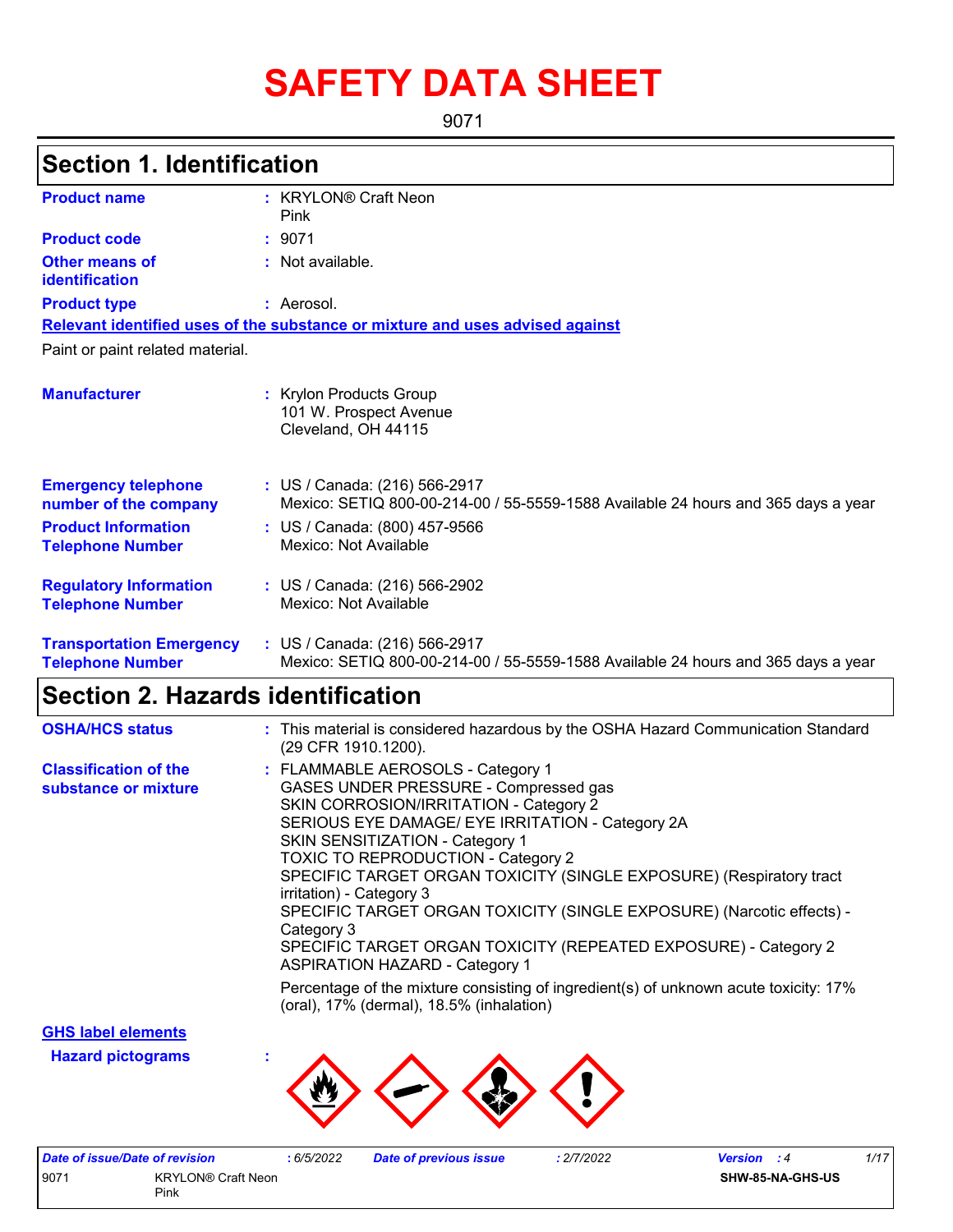# **Section 2. Hazards identification**

| <b>Signal word</b>                                          | : Danger                                                                                                                                                                                                                                                                                                                                                                                                                                                                                                                                                                                                                                                                                                    |
|-------------------------------------------------------------|-------------------------------------------------------------------------------------------------------------------------------------------------------------------------------------------------------------------------------------------------------------------------------------------------------------------------------------------------------------------------------------------------------------------------------------------------------------------------------------------------------------------------------------------------------------------------------------------------------------------------------------------------------------------------------------------------------------|
| <b>Hazard statements</b><br><b>Precautionary statements</b> | : Extremely flammable aerosol.<br>Contains gas under pressure; may explode if heated.<br>May be fatal if swallowed and enters airways.<br>Causes skin irritation.<br>May cause an allergic skin reaction.<br>Causes serious eye irritation.<br>May cause respiratory irritation.<br>May cause drowsiness or dizziness.<br>Suspected of damaging fertility or the unborn child.<br>May cause damage to organs through prolonged or repeated exposure.                                                                                                                                                                                                                                                        |
|                                                             |                                                                                                                                                                                                                                                                                                                                                                                                                                                                                                                                                                                                                                                                                                             |
| <b>General</b>                                              | : Read label before use. Keep out of reach of children. If medical advice is needed,<br>have product container or label at hand.                                                                                                                                                                                                                                                                                                                                                                                                                                                                                                                                                                            |
| <b>Prevention</b>                                           | : Obtain special instructions before use. Do not handle until all safety precautions have<br>been read and understood. Wear protective gloves, protective clothing and eye or face<br>protection. Keep away from heat, hot surfaces, sparks, open flames and other ignition<br>sources. No smoking. Do not spray on an open flame or other ignition source. Use<br>only outdoors or in a well-ventilated area. Do not breathe dust or mist. Wash<br>thoroughly after handling. Contaminated work clothing must not be allowed out of the<br>workplace. Pressurized container: Do not pierce or burn, even after use.                                                                                        |
| <b>Response</b>                                             | : IF exposed or concerned: Get medical advice or attention. IF INHALED: Remove<br>person to fresh air and keep comfortable for breathing. Call a POISON CENTER or<br>doctor if you feel unwell. IF SWALLOWED: Immediately call a POISON CENTER or<br>doctor. Do NOT induce vomiting. Take off contaminated clothing and wash it before<br>reuse. Wash contaminated clothing before reuse. IF ON SKIN: Wash with plenty of<br>water. If skin irritation or rash occurs: Get medical advice or attention. IF IN EYES:<br>Rinse cautiously with water for several minutes. Remove contact lenses, if present and<br>easy to do. Continue rinsing. If eye irritation persists: Get medical advice or attention. |
| <b>Storage</b>                                              | : Store locked up. Protect from sunlight. Do not expose to temperatures exceeding 50<br>°C/122 °F. Store in a well-ventilated place. Keep container tightly closed.                                                                                                                                                                                                                                                                                                                                                                                                                                                                                                                                         |
| <b>Disposal</b>                                             | : Dispose of contents and container in accordance with all local, regional, national and<br>international regulations.                                                                                                                                                                                                                                                                                                                                                                                                                                                                                                                                                                                      |
| <b>Supplemental label</b><br>elements                       | DELAYED EFFECTS FROM LONG TERM OVEREXPOSURE. Contains solvents which<br>can cause permanent brain and nervous system damage. Intentional misuse by<br>deliberately concentrating and inhaling the contents can be harmful or fatal. WARNING:<br>This product contains chemicals known to the State of California to cause cancer and<br>birth defects or other reproductive harm.                                                                                                                                                                                                                                                                                                                           |
|                                                             | Please refer to the SDS for additional information. Keep out of reach of children. Keep<br>upright in a cool, dry place. Do not discard empty can in trash compactor.                                                                                                                                                                                                                                                                                                                                                                                                                                                                                                                                       |
| <b>Hazards not otherwise</b><br>classified                  | : DANGER: Rags, steel wool, other waste soaked with this product, and sanding residue<br>may spontaneously catch fire if improperly discarded. Immediately place rags, steel<br>wool, other waste soaked with this product, and sanding residue in a sealed, water-filled,<br>metal container. Dispose of in accordance with local fire regulations.                                                                                                                                                                                                                                                                                                                                                        |

# **Section 3. Composition/information on ingredients**

| Substance/mixture     | : Mixture        |
|-----------------------|------------------|
| <b>Other means of</b> | : Not available. |
| <b>identification</b> |                  |

### **CAS number/other identifiers**

| Date of issue/Date of revision |                           | :6/5/20 |
|--------------------------------|---------------------------|---------|
| 9071                           | <b>KRYLON® Craft Neon</b> |         |
|                                | Pink                      |         |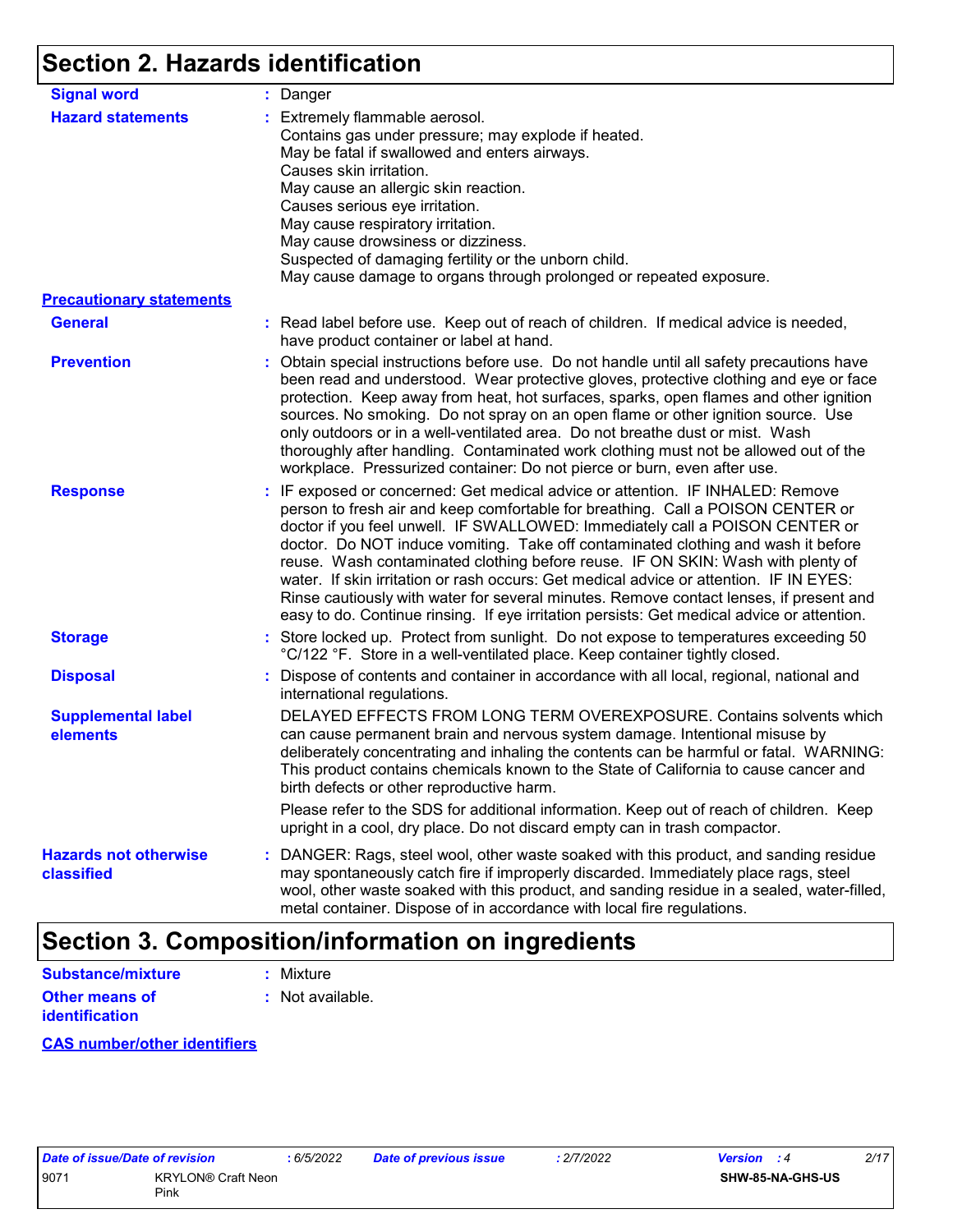## **Section 3. Composition/information on ingredients**

| <b>Ingredient name</b>               | % by weight | <b>CAS number</b> |
|--------------------------------------|-------------|-------------------|
| Acetone                              | l≥25 - ≤50  | 67-64-1           |
| Propane                              | 210 - ≤25   | 74-98-6           |
| n-Butyl Acetate                      | 210 - ≤25   | 123-86-4          |
| <b>Butane</b>                        | $\leq 10$   | 106-97-8          |
| <b>Amorphous Precipitated Silica</b> | ≲3          | 112926-00-8       |
| 2-Propoxyethanol                     | l≤3         | 2807-30-9         |
| Zirconium 2-Ethylhexanoate           | ≤0.3        | 22464-99-9        |
| Methyl Ethyl Ketoxime                | l≤0.3       | 96-29-7           |
| <b>Light Aromatic Hydrocarbons</b>   | l≤0.3       | 64742-95-6        |

Any concentration shown as a range is to protect confidentiality or is due to batch variation.

**There are no additional ingredients present which, within the current knowledge of the supplier and in the concentrations applicable, are classified and hence require reporting in this section.**

**Occupational exposure limits, if available, are listed in Section 8.**

## **Section 4. First aid measures**

### **Description of necessary first aid measures**

| <b>Eye contact</b>  | : Immediately flush eyes with plenty of water, occasionally lifting the upper and lower<br>eyelids. Check for and remove any contact lenses. Continue to rinse for at least 10<br>minutes. Get medical attention.                                                                                                                                                                                                                                                                                                                                                                                                                                                                                                                                                                                                                                                                                              |
|---------------------|----------------------------------------------------------------------------------------------------------------------------------------------------------------------------------------------------------------------------------------------------------------------------------------------------------------------------------------------------------------------------------------------------------------------------------------------------------------------------------------------------------------------------------------------------------------------------------------------------------------------------------------------------------------------------------------------------------------------------------------------------------------------------------------------------------------------------------------------------------------------------------------------------------------|
| <b>Inhalation</b>   | : Remove victim to fresh air and keep at rest in a position comfortable for breathing. If it<br>is suspected that fumes are still present, the rescuer should wear an appropriate mask<br>or self-contained breathing apparatus. If not breathing, if breathing is irregular or if<br>respiratory arrest occurs, provide artificial respiration or oxygen by trained personnel. It<br>may be dangerous to the person providing aid to give mouth-to-mouth resuscitation.<br>Get medical attention. If necessary, call a poison center or physician. If unconscious,<br>place in recovery position and get medical attention immediately. Maintain an open<br>airway. Loosen tight clothing such as a collar, tie, belt or waistband. In case of<br>inhalation of decomposition products in a fire, symptoms may be delayed. The exposed<br>person may need to be kept under medical surveillance for 48 hours. |
| <b>Skin contact</b> | : Wash with plenty of soap and water. Remove contaminated clothing and shoes. Wash<br>contaminated clothing thoroughly with water before removing it, or wear gloves.<br>Continue to rinse for at least 10 minutes. Get medical attention. In the event of any<br>complaints or symptoms, avoid further exposure. Wash clothing before reuse. Clean<br>shoes thoroughly before reuse.                                                                                                                                                                                                                                                                                                                                                                                                                                                                                                                          |
| <b>Ingestion</b>    | : Get medical attention immediately. Call a poison center or physician. Wash out mouth<br>with water. Remove dentures if any. If material has been swallowed and the exposed<br>person is conscious, give small quantities of water to drink. Stop if the exposed person<br>feels sick as vomiting may be dangerous. Aspiration hazard if swallowed. Can enter<br>lungs and cause damage. Do not induce vomiting. If vomiting occurs, the head should<br>be kept low so that vomit does not enter the lungs. Never give anything by mouth to an<br>unconscious person. If unconscious, place in recovery position and get medical<br>attention immediately. Maintain an open airway. Loosen tight clothing such as a collar,<br>tie, belt or waistband.                                                                                                                                                        |

**Most important symptoms/effects, acute and delayed**

| <b>Potential acute health effects</b> |                                                                                                                              |
|---------------------------------------|------------------------------------------------------------------------------------------------------------------------------|
| <b>Eye contact</b>                    | : Causes serious eye irritation.                                                                                             |
| <b>Inhalation</b>                     | : Can cause central nervous system (CNS) depression. May cause drowsiness or<br>dizziness. May cause respiratory irritation. |
| <b>Skin contact</b>                   | : Causes skin irritation. May cause an allergic skin reaction.                                                               |

| 9071<br><b>KRYLON® Craft Neon</b><br>Pink | SHW-85-NA-GHS-US |  |
|-------------------------------------------|------------------|--|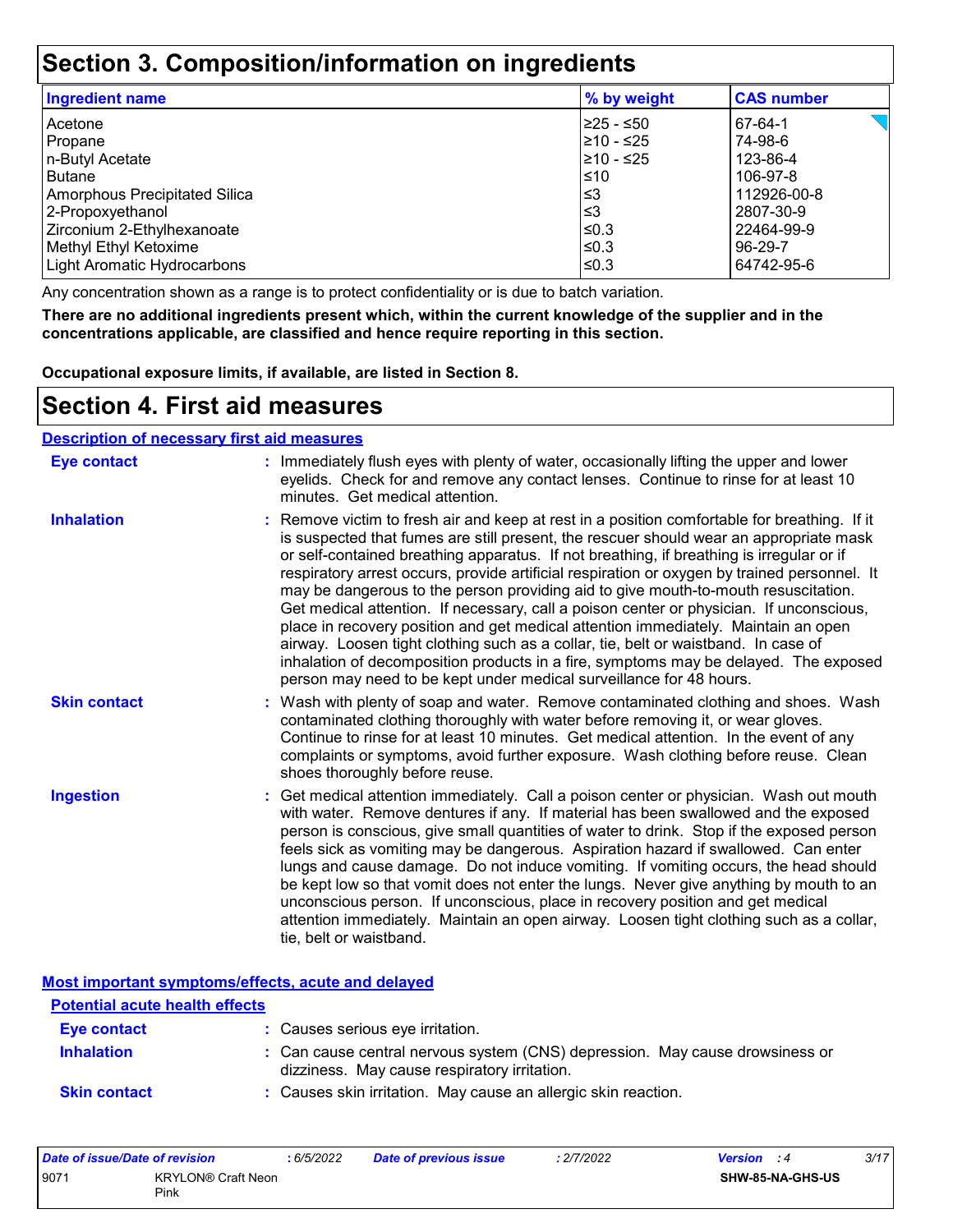# **Section 4. First aid measures**

| <b>Ingestion</b>                    | : Can cause central nervous system (CNS) depression. May be fatal if swallowed and<br>enters airways.                                                                                                                                                                                                                                                                                                           |
|-------------------------------------|-----------------------------------------------------------------------------------------------------------------------------------------------------------------------------------------------------------------------------------------------------------------------------------------------------------------------------------------------------------------------------------------------------------------|
| <b>Over-exposure signs/symptoms</b> |                                                                                                                                                                                                                                                                                                                                                                                                                 |
| <b>Eye contact</b>                  | : Adverse symptoms may include the following:<br>pain or irritation<br>watering<br>redness                                                                                                                                                                                                                                                                                                                      |
| <b>Inhalation</b>                   | : Adverse symptoms may include the following:<br>respiratory tract irritation<br>coughing<br>nausea or vomiting<br>headache<br>drowsiness/fatigue<br>dizziness/vertigo<br>unconsciousness<br>reduced fetal weight<br>increase in fetal deaths<br>skeletal malformations                                                                                                                                         |
| <b>Skin contact</b>                 | : Adverse symptoms may include the following:<br>irritation<br>redness<br>reduced fetal weight<br>increase in fetal deaths<br>skeletal malformations                                                                                                                                                                                                                                                            |
| <b>Ingestion</b>                    | : Adverse symptoms may include the following:<br>nausea or vomiting<br>reduced fetal weight<br>increase in fetal deaths<br>skeletal malformations                                                                                                                                                                                                                                                               |
|                                     | <u>Indication of immediate medical attention and special treatment needed, if necessary</u>                                                                                                                                                                                                                                                                                                                     |
| <b>Notes to physician</b>           | : In case of inhalation of decomposition products in a fire, symptoms may be delayed.<br>The exposed person may need to be kept under medical surveillance for 48 hours.                                                                                                                                                                                                                                        |
| <b>Specific treatments</b>          | : No specific treatment.                                                                                                                                                                                                                                                                                                                                                                                        |
| <b>Protection of first-aiders</b>   | : No action shall be taken involving any personal risk or without suitable training. If it is<br>suspected that fumes are still present, the rescuer should wear an appropriate mask or<br>self-contained breathing apparatus. It may be dangerous to the person providing aid to<br>give mouth-to-mouth resuscitation. Wash contaminated clothing thoroughly with water<br>before removing it, or wear gloves. |

**See toxicological information (Section 11)**

# **Section 5. Fire-fighting measures**

| <b>Extinguishing media</b>                           |           |                                                                                                                                                                                                                                                                                                                                                                                                                                                       |            |                    |      |  |  |
|------------------------------------------------------|-----------|-------------------------------------------------------------------------------------------------------------------------------------------------------------------------------------------------------------------------------------------------------------------------------------------------------------------------------------------------------------------------------------------------------------------------------------------------------|------------|--------------------|------|--|--|
| <b>Suitable extinguishing</b><br>media               |           | : Use an extinguishing agent suitable for the surrounding fire.                                                                                                                                                                                                                                                                                                                                                                                       |            |                    |      |  |  |
| <b>Unsuitable extinguishing</b><br>media             |           | : None known.                                                                                                                                                                                                                                                                                                                                                                                                                                         |            |                    |      |  |  |
| <b>Specific hazards arising</b><br>from the chemical |           | : Extremely flammable aerosol. Runoff to sewer may create fire or explosion hazard. In<br>a fire or if heated, a pressure increase will occur and the container may burst, with the<br>risk of a subsequent explosion. Gas may accumulate in low or confined areas or travel<br>a considerable distance to a source of ignition and flash back, causing fire or explosion.<br>Bursting aerosol containers may be propelled from a fire at high speed. |            |                    |      |  |  |
| Date of issue/Date of revision                       | :6/5/2022 | <b>Date of previous issue</b>                                                                                                                                                                                                                                                                                                                                                                                                                         | : 2/7/2022 | <b>Version</b> : 4 | 4/17 |  |  |
| 9071<br><b>KRYLON® Craft Neon</b><br>Pink            |           |                                                                                                                                                                                                                                                                                                                                                                                                                                                       |            | SHW-85-NA-GHS-US   |      |  |  |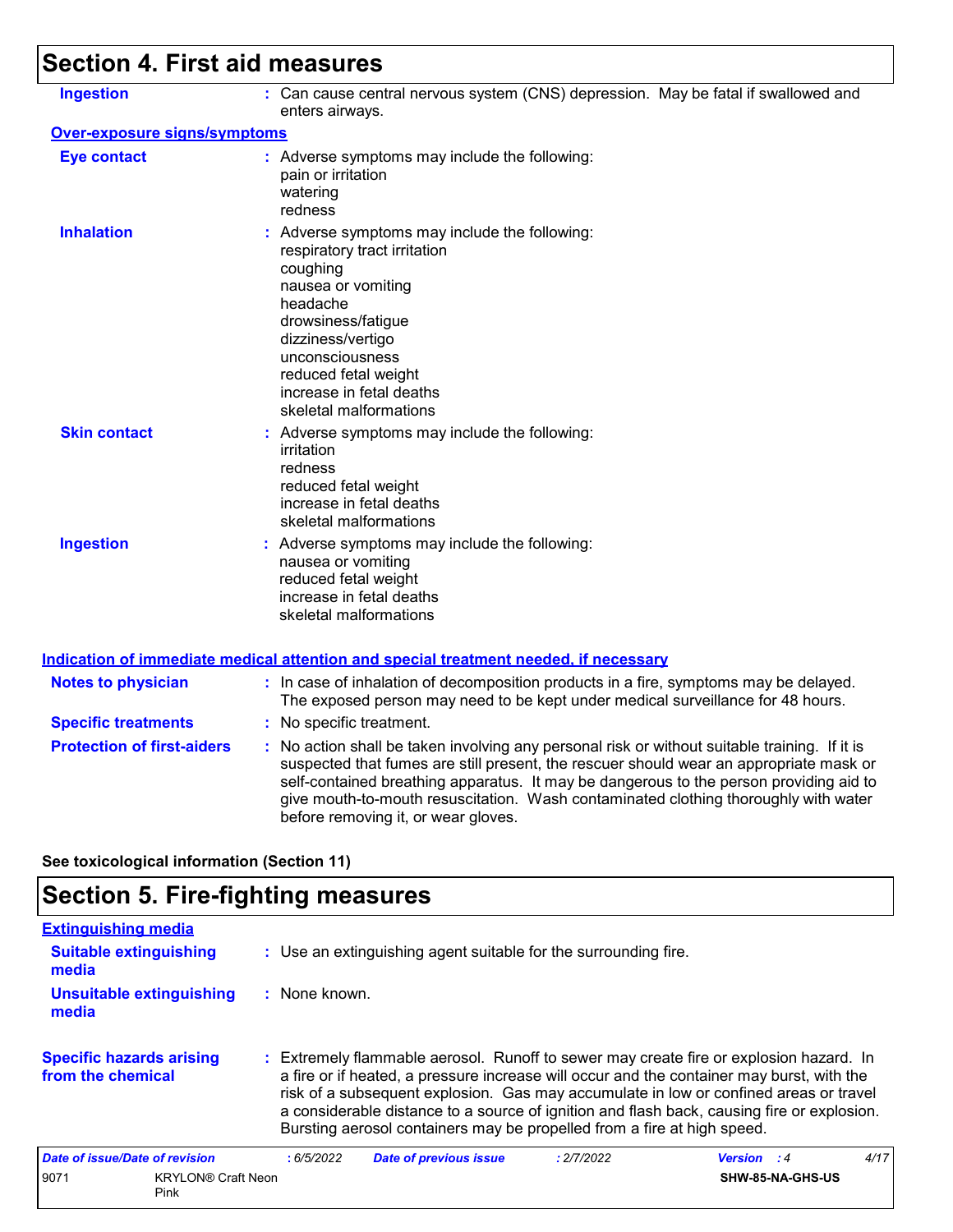## **Section 5. Fire-fighting measures**

| <b>Hazardous thermal</b><br>decomposition products       | Decomposition products may include the following materials:<br>carbon dioxide<br>carbon monoxide<br>nitrogen oxides<br>sulfur oxides<br>metal oxide/oxides                                                                                                                                                                    |
|----------------------------------------------------------|-------------------------------------------------------------------------------------------------------------------------------------------------------------------------------------------------------------------------------------------------------------------------------------------------------------------------------|
| <b>Special protective actions</b><br>for fire-fighters   | : Promptly isolate the scene by removing all persons from the vicinity of the incident if<br>there is a fire. No action shall be taken involving any personal risk or without suitable<br>training. Move containers from fire area if this can be done without risk. Use water<br>spray to keep fire-exposed containers cool. |
| <b>Special protective</b><br>equipment for fire-fighters | Fire-fighters should wear appropriate protective equipment and self-contained breathing<br>apparatus (SCBA) with a full face-piece operated in positive pressure mode.                                                                                                                                                        |

# **Section 6. Accidental release measures**

### **Personal precautions, protective equipment and emergency procedures**

| For non-emergency<br>personnel                               | : No action shall be taken involving any personal risk or without suitable training.<br>Evacuate surrounding areas. Keep unnecessary and unprotected personnel from<br>entering. In the case of aerosols being ruptured, care should be taken due to the rapid<br>escape of the pressurized contents and propellant. If a large number of containers are<br>ruptured, treat as a bulk material spillage according to the instructions in the clean-up<br>section. Do not touch or walk through spilled material. Shut off all ignition sources. No<br>flares, smoking or flames in hazard area. Avoid breathing vapor or mist. Provide<br>adequate ventilation. Wear appropriate respirator when ventilation is inadequate. Put<br>on appropriate personal protective equipment. |  |
|--------------------------------------------------------------|----------------------------------------------------------------------------------------------------------------------------------------------------------------------------------------------------------------------------------------------------------------------------------------------------------------------------------------------------------------------------------------------------------------------------------------------------------------------------------------------------------------------------------------------------------------------------------------------------------------------------------------------------------------------------------------------------------------------------------------------------------------------------------|--|
| For emergency responders                                     | If specialized clothing is required to deal with the spillage, take note of any information in<br>÷.<br>Section 8 on suitable and unsuitable materials. See also the information in "For non-<br>emergency personnel".                                                                                                                                                                                                                                                                                                                                                                                                                                                                                                                                                           |  |
| <b>Environmental precautions</b>                             | : Avoid dispersal of spilled material and runoff and contact with soil, waterways, drains<br>and sewers. Inform the relevant authorities if the product has caused environmental<br>pollution (sewers, waterways, soil or air).                                                                                                                                                                                                                                                                                                                                                                                                                                                                                                                                                  |  |
| <b>Methods and materials for containment and cleaning up</b> |                                                                                                                                                                                                                                                                                                                                                                                                                                                                                                                                                                                                                                                                                                                                                                                  |  |
| <b>Small spill</b>                                           | : Stop leak if without risk. Move containers from spill area. Use spark-proof tools and<br>explosion-proof equipment. Dilute with water and mop up if water-soluble. Alternatively,<br>or if water-insoluble, absorb with an inert dry material and place in an appropriate waste<br>disposal container. Dispose of via a licensed waste disposal contractor.                                                                                                                                                                                                                                                                                                                                                                                                                    |  |
| <b>Large spill</b>                                           | : Stop leak if without risk. Move containers from spill area. Use spark-proof tools and<br>explosion-proof equipment. Approach release from upwind. Prevent entry into sewers,<br>water courses, basements or confined areas. Wash spillages into an effluent treatment<br>plant or proceed as follows. Contain and collect spillage with non-combustible,<br>absorbent material e.g. sand, earth, vermiculite or diatomaceous earth and place in<br>container for disposal according to local regulations (see Section 13). Dispose of via a<br>licensed waste disposal contractor. Contaminated absorbent material may pose the<br>same hazard as the spilled product. Note: see Section 1 for emergency contact<br>information and Section 13 for waste disposal.             |  |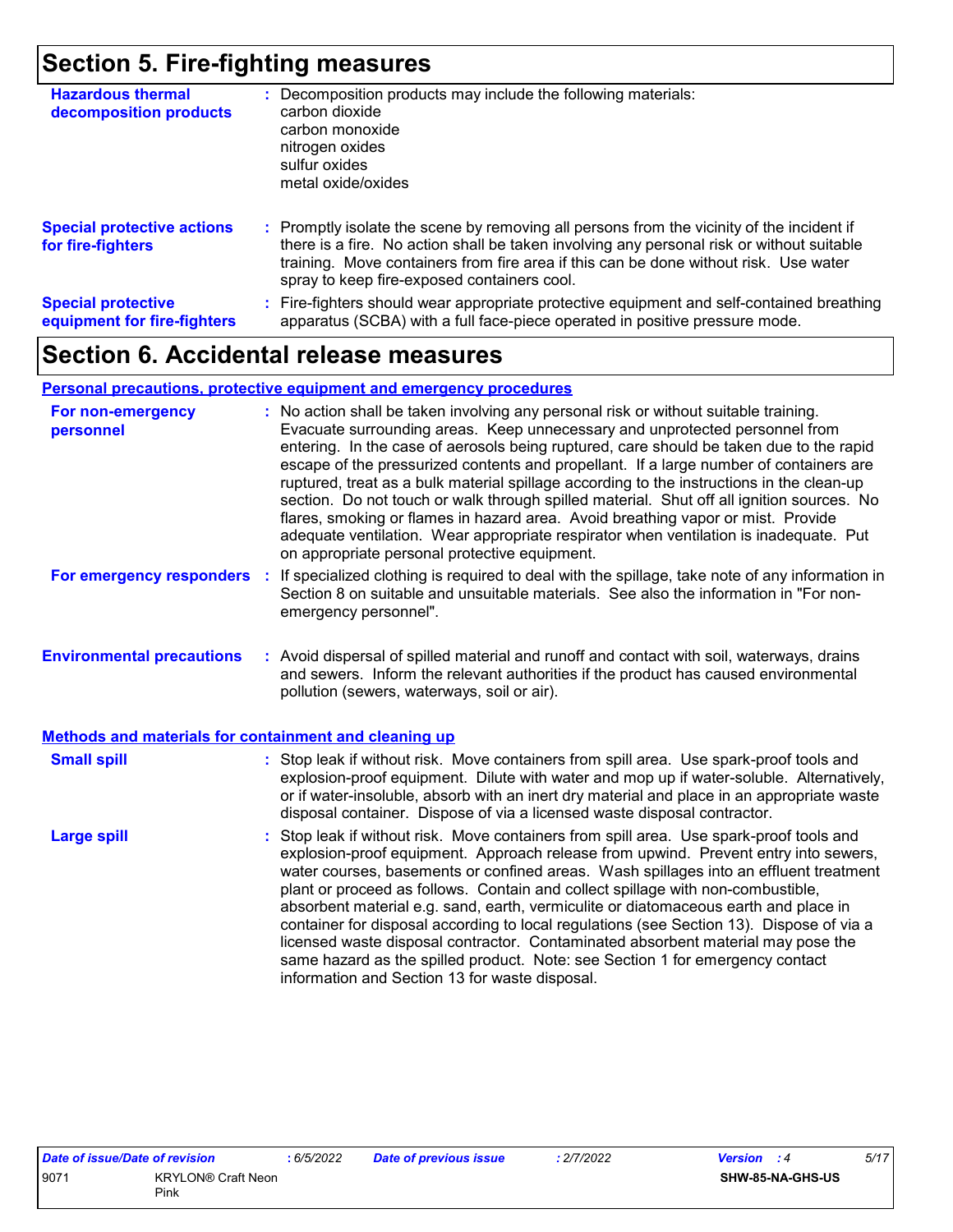# **Section 7. Handling and storage**

| <b>Precautions for safe handling</b>                                             |                                                                                                                                                                                                                                                                                                                                                                                                                                                                                                                                                                                                                                                                                                                                                                                                                                                                                                                                                                                                                           |
|----------------------------------------------------------------------------------|---------------------------------------------------------------------------------------------------------------------------------------------------------------------------------------------------------------------------------------------------------------------------------------------------------------------------------------------------------------------------------------------------------------------------------------------------------------------------------------------------------------------------------------------------------------------------------------------------------------------------------------------------------------------------------------------------------------------------------------------------------------------------------------------------------------------------------------------------------------------------------------------------------------------------------------------------------------------------------------------------------------------------|
| <b>Protective measures</b>                                                       | : Put on appropriate personal protective equipment (see Section 8). Persons with a<br>history of skin sensitization problems should not be employed in any process in which<br>this product is used. Pressurized container: protect from sunlight and do not expose to<br>temperatures exceeding 50°C. Do not pierce or burn, even after use. Avoid exposure -<br>obtain special instructions before use. Avoid exposure during pregnancy. Do not<br>handle until all safety precautions have been read and understood. Do not get in eyes<br>or on skin or clothing. Do not breathe vapor or mist. Do not swallow. Avoid breathing<br>gas. Use only with adequate ventilation. Wear appropriate respirator when ventilation is<br>inadequate. Store and use away from heat, sparks, open flame or any other ignition<br>source. Use explosion-proof electrical (ventilating, lighting and material handling)<br>equipment. Use only non-sparking tools. Empty containers retain product residue and<br>can be hazardous. |
| <b>Advice on general</b><br>occupational hygiene                                 | : Eating, drinking and smoking should be prohibited in areas where this material is<br>handled, stored and processed. Workers should wash hands and face before eating,<br>drinking and smoking. Remove contaminated clothing and protective equipment before<br>entering eating areas. See also Section 8 for additional information on hygiene<br>measures.                                                                                                                                                                                                                                                                                                                                                                                                                                                                                                                                                                                                                                                             |
| <b>Conditions for safe storage,</b><br>including any<br><b>incompatibilities</b> | : Store in accordance with local regulations. Store away from direct sunlight in a dry, cool<br>and well-ventilated area, away from incompatible materials (see Section 10) and food<br>and drink. Protect from sunlight. Store locked up. Eliminate all ignition sources. Use<br>appropriate containment to avoid environmental contamination. See Section 10 for<br>incompatible materials before handling or use.                                                                                                                                                                                                                                                                                                                                                                                                                                                                                                                                                                                                      |

# **Section 8. Exposure controls/personal protection**

#### **Control parameters**

## **Occupational exposure limits (OSHA United States)**

| <b>Ingredient name</b>                       | CAS#                          | <b>Exposure limits</b>                                                                                                                                                                                                                                                                                                   |
|----------------------------------------------|-------------------------------|--------------------------------------------------------------------------------------------------------------------------------------------------------------------------------------------------------------------------------------------------------------------------------------------------------------------------|
| Acetone                                      | 67-64-1                       | <b>ACGIH TLV (United States, 1/2021).</b><br>TWA: 250 ppm 8 hours.<br>STEL: 500 ppm 15 minutes.<br>NIOSH REL (United States, 10/2020).<br>TWA: 250 ppm 10 hours.<br>TWA: 590 mg/m <sup>3</sup> 10 hours.<br>OSHA PEL (United States, 5/2018).<br>TWA: 1000 ppm 8 hours.<br>TWA: 2400 mg/m <sup>3</sup> 8 hours.          |
| Propane                                      | 74-98-6                       | NIOSH REL (United States, 10/2020).<br>TWA: 1000 ppm 10 hours.<br>TWA: 1800 mg/m <sup>3</sup> 10 hours.<br>OSHA PEL (United States, 5/2018).<br>TWA: 1000 ppm 8 hours.<br>TWA: 1800 mg/m <sup>3</sup> 8 hours.<br>ACGIH TLV (United States, 1/2021). Oxygen<br>Depletion [Asphyxiant]. Explosive potential.              |
| n-Butyl Acetate                              | 123-86-4                      | NIOSH REL (United States, 10/2020).<br>TWA: 150 ppm 10 hours.<br>TWA: 710 mg/m <sup>3</sup> 10 hours.<br>STEL: 200 ppm 15 minutes.<br>STEL: 950 mg/m <sup>3</sup> 15 minutes.<br>OSHA PEL (United States, 5/2018).<br>TWA: 150 ppm 8 hours.<br>TWA: 710 mg/m <sup>3</sup> 8 hours.<br>ACGIH TLV (United States, 1/2021). |
| Date of issue/Date of revision<br>: 6/5/2022 | <b>Date of previous issue</b> | 6/17<br>: 2/7/2022<br>Version : 4                                                                                                                                                                                                                                                                                        |
| 9071<br><b>KRYLON® Craft Neon</b><br>Pink    |                               | SHW-85-NA-GHS-US                                                                                                                                                                                                                                                                                                         |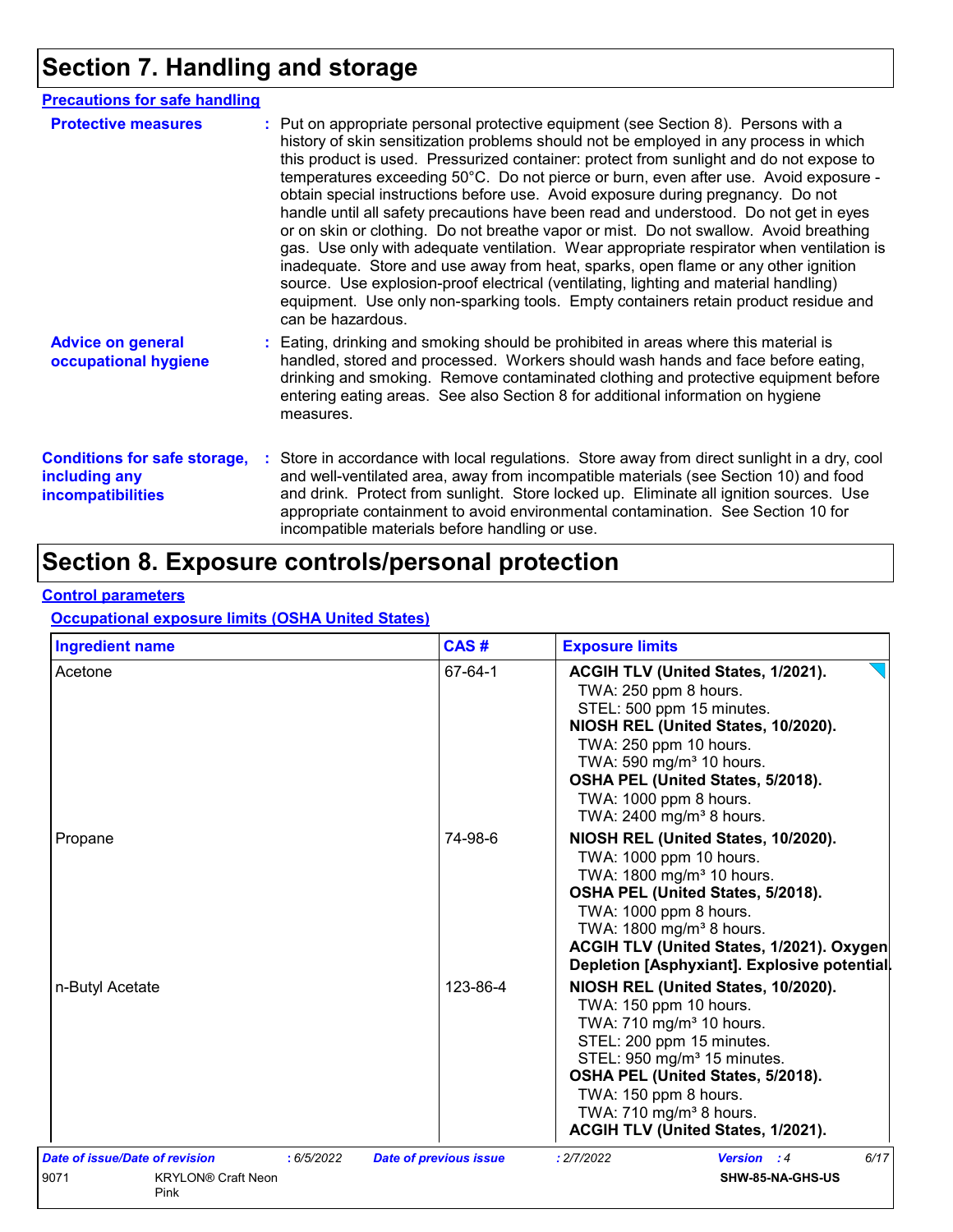|                               |             | STEL: 150 ppm 15 minutes.<br>TWA: 50 ppm 8 hours.                                                                                                                                                                                                                                                                                                                   |
|-------------------------------|-------------|---------------------------------------------------------------------------------------------------------------------------------------------------------------------------------------------------------------------------------------------------------------------------------------------------------------------------------------------------------------------|
| <b>Butane</b>                 | 106-97-8    | NIOSH REL (United States, 10/2020).<br>TWA: 800 ppm 10 hours.<br>TWA: 1900 mg/m <sup>3</sup> 10 hours.<br>ACGIH TLV (United States, 1/2021).<br><b>Explosive potential.</b><br>STEL: 1000 ppm 15 minutes.                                                                                                                                                           |
| Amorphous Precipitated Silica | 112926-00-8 | NIOSH REL (United States, 10/2020).<br>TWA: 6 mg/m <sup>3</sup> 10 hours.                                                                                                                                                                                                                                                                                           |
| 2-Propoxyethanol              | 2807-30-9   | None.                                                                                                                                                                                                                                                                                                                                                               |
| Zirconium 2-Ethylhexanoate    | 22464-99-9  | ACGIH TLV (United States, 1/2021).<br>TWA: 5 mg/m <sup>3</sup> , (as Zr) 8 hours.<br>STEL: 10 mg/m <sup>3</sup> , (as Zr) 15 minutes.<br>NIOSH REL (United States, 10/2020).<br>TWA: $5 \text{ mg/m}^3$ , (as Zr) 10 hours.<br>STEL: 10 mg/m <sup>3</sup> , (as Zr) 15 minutes.<br>OSHA PEL (United States, 5/2018).<br>TWA: 5 mg/m <sup>3</sup> , (as Zr) 8 hours. |
| Methyl Ethyl Ketoxime         | 96-29-7     | OARS WEEL (United States, 1/2021). Skin<br>sensitizer.<br>TWA: 10 ppm 8 hours.                                                                                                                                                                                                                                                                                      |
| Light Aromatic Hydrocarbons   | 64742-95-6  | None.                                                                                                                                                                                                                                                                                                                                                               |

## **Occupational exposure limits (Canada)**

| <b>Ingredient name</b>                                                                   | CAS#                          | <b>Exposure limits</b>                                                                                                                                                                                                                                                                                                                                                                                                                                                                                                                                                                                                                                                                                                                  |
|------------------------------------------------------------------------------------------|-------------------------------|-----------------------------------------------------------------------------------------------------------------------------------------------------------------------------------------------------------------------------------------------------------------------------------------------------------------------------------------------------------------------------------------------------------------------------------------------------------------------------------------------------------------------------------------------------------------------------------------------------------------------------------------------------------------------------------------------------------------------------------------|
| acetone                                                                                  | 67-64-1                       | CA Alberta Provincial (Canada, 6/2018).<br>8 hrs OEL: 1200 mg/m <sup>3</sup> 8 hours.<br>15 min OEL: 1800 mg/m <sup>3</sup> 15 minutes.<br>8 hrs OEL: 500 ppm 8 hours.<br>15 min OEL: 750 ppm 15 minutes.<br><b>CA British Columbia Provincial (Canada,</b><br>6/2021).<br>TWA: 250 ppm 8 hours.<br>STEL: 500 ppm 15 minutes.<br>CA Ontario Provincial (Canada, 6/2019).<br>TWA: 250 ppm 8 hours.<br>STEL: 500 ppm 15 minutes.<br>CA Quebec Provincial (Canada, 6/2021).<br>TWAEV: 500 ppm 8 hours.<br>TWAEV: 1190 mg/m <sup>3</sup> 8 hours.<br>STEV: 1000 ppm 15 minutes.<br>STEV: 2380 mg/m <sup>3</sup> 15 minutes.<br><b>CA Saskatchewan Provincial (Canada,</b><br>7/2013).<br>STEL: 750 ppm 15 minutes.<br>TWA: 500 ppm 8 hours. |
| Normal propane                                                                           | 74-98-6                       | CA Alberta Provincial (Canada, 6/2018).<br>8 hrs OEL: 1000 ppm 8 hours.<br>CA Quebec Provincial (Canada, 6/2021).<br>TWAEV: 1000 ppm 8 hours.<br>TWAEV: 1800 mg/m <sup>3</sup> 8 hours.<br><b>CA Saskatchewan Provincial (Canada,</b><br>7/2013).<br>STEL: 1250 ppm 15 minutes.                                                                                                                                                                                                                                                                                                                                                                                                                                                         |
| Date of issue/Date of revision<br>:6/5/2022<br>9071<br><b>KRYLON® Craft Neon</b><br>Pink | <b>Date of previous issue</b> | 7/17<br>: 2/7/2022<br><b>Version</b> : 4<br>SHW-85-NA-GHS-US                                                                                                                                                                                                                                                                                                                                                                                                                                                                                                                                                                                                                                                                            |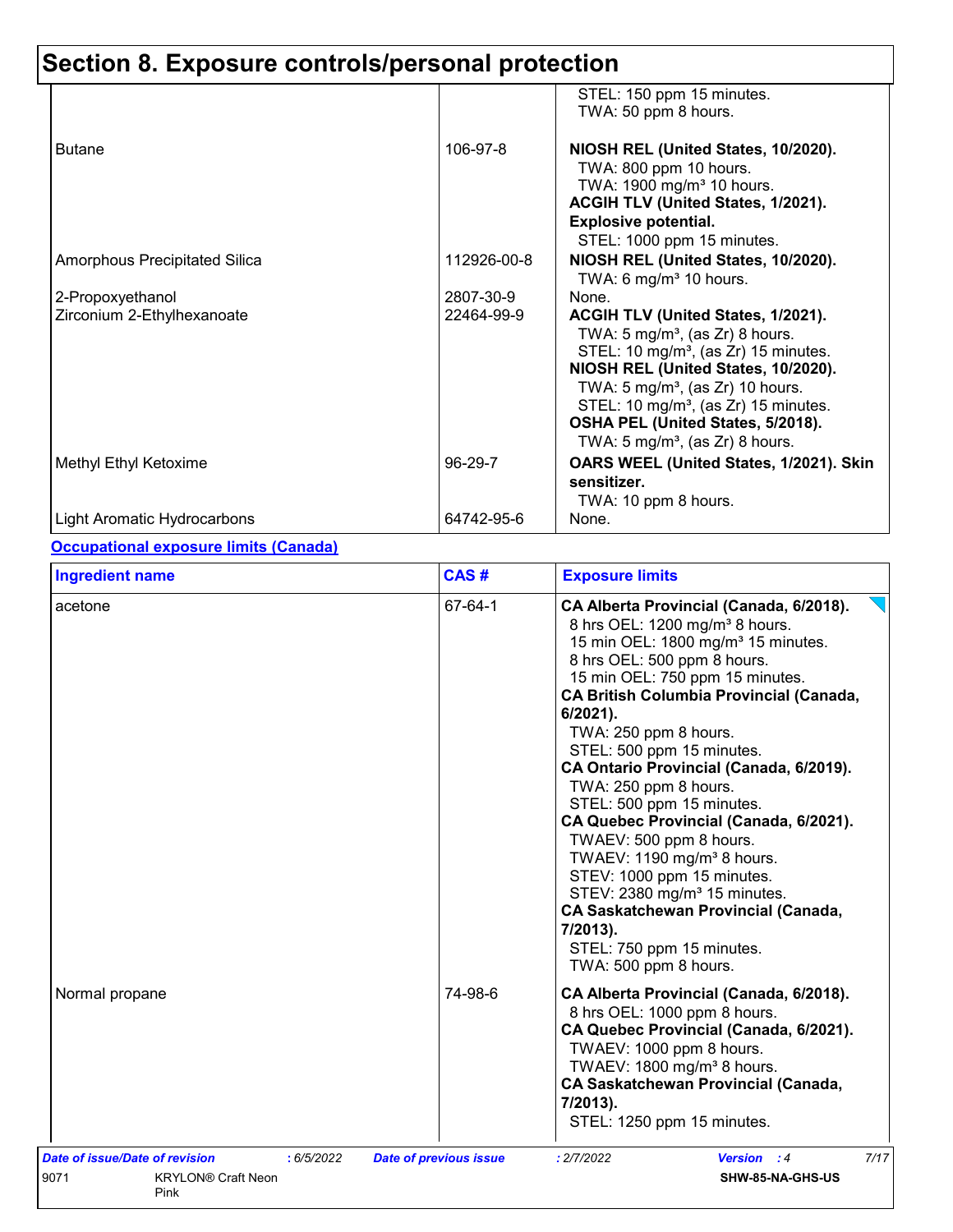|                            |            | TWA: 1000 ppm 8 hours.<br><b>CA British Columbia Provincial (Canada,</b><br>6/2021). Oxygen Depletion [Asphyxiant].<br><b>Explosive potential.</b>                                                                                                                                                                                                                                                                                                                                                                                                                                                                                                                                                                            |
|----------------------------|------------|-------------------------------------------------------------------------------------------------------------------------------------------------------------------------------------------------------------------------------------------------------------------------------------------------------------------------------------------------------------------------------------------------------------------------------------------------------------------------------------------------------------------------------------------------------------------------------------------------------------------------------------------------------------------------------------------------------------------------------|
| n-butyl acetate            | 123-86-4   | CA Ontario Provincial (Canada, 6/2019).<br><b>Oxygen Depletion [Asphyxiant]. Explosive</b><br>potential.<br>CA Alberta Provincial (Canada, 6/2018).<br>15 min OEL: 200 ppm 15 minutes.<br>15 min OEL: 950 mg/m <sup>3</sup> 15 minutes.<br>8 hrs OEL: 150 ppm 8 hours.<br>8 hrs OEL: 713 mg/m <sup>3</sup> 8 hours.<br><b>CA Saskatchewan Provincial (Canada,</b><br>7/2013).<br>STEL: 200 ppm 15 minutes.<br>TWA: 150 ppm 8 hours.<br>CA Ontario Provincial (Canada, 6/2019).<br>STEL: 150 ppm 15 minutes.<br>TWA: 50 ppm 8 hours.<br><b>CA British Columbia Provincial (Canada,</b><br>6/2021).<br>STEL: 150 ppm 15 minutes.<br>TWA: 50 ppm 8 hours.<br>CA Quebec Provincial (Canada, 6/2021).<br>STEV: 150 ppm 15 minutes. |
| <b>Butane</b>              | 106-97-8   | TWAEV: 50 ppm 8 hours.<br>CA Alberta Provincial (Canada, 6/2018).<br>8 hrs OEL: 1000 ppm 8 hours.<br>CA Quebec Provincial (Canada, 6/2021).<br>TWAEV: 800 ppm 8 hours.<br>TWAEV: 1900 mg/m <sup>3</sup> 8 hours.<br><b>CA Saskatchewan Provincial (Canada,</b><br>7/2013).<br>STEL: 1250 ppm 15 minutes.<br>TWA: 1000 ppm 8 hours.<br><b>CA British Columbia Provincial (Canada,</b><br>6/2021). Explosive potential.<br>STEL: 1000 ppm 15 minutes.<br>CA Ontario Provincial (Canada, 6/2019).<br><b>Explosive potential.</b><br>STEL: 1000 ppm 15 minutes.                                                                                                                                                                   |
| 2-Propoxyethanol           | 2807-30-9  | CA Ontario Provincial (Canada, 6/2019).<br>Absorbed through skin.<br>TWA: $110 \text{ mg/m}^3$ 8 hours.<br>TWA: 25 ppm 8 hours.                                                                                                                                                                                                                                                                                                                                                                                                                                                                                                                                                                                               |
| Zirconium 2-Ethylhexanoate | 22464-99-9 | CA Alberta Provincial (Canada, 6/2018).<br>8 hrs OEL: 5 mg/m <sup>3</sup> , (as Zr) 8 hours.<br>15 min OEL: 10 mg/m <sup>3</sup> , (as Zr) 15 minutes.<br><b>CA British Columbia Provincial (Canada,</b><br>$6/2021$ ).<br>TWA: $5 \text{ mg/m}^3$ , (as Zr) 8 hours.<br>STEL: 10 mg/m <sup>3</sup> , (as Zr) 15 minutes.<br>CA Quebec Provincial (Canada, 6/2021).<br>TWAEV: $5 \text{ mg/m}^3$ , (as Zr) 8 hours.<br>STEV: 10 mg/m <sup>3</sup> , (as Zr) 15 minutes.<br>CA Ontario Provincial (Canada, 6/2019).                                                                                                                                                                                                            |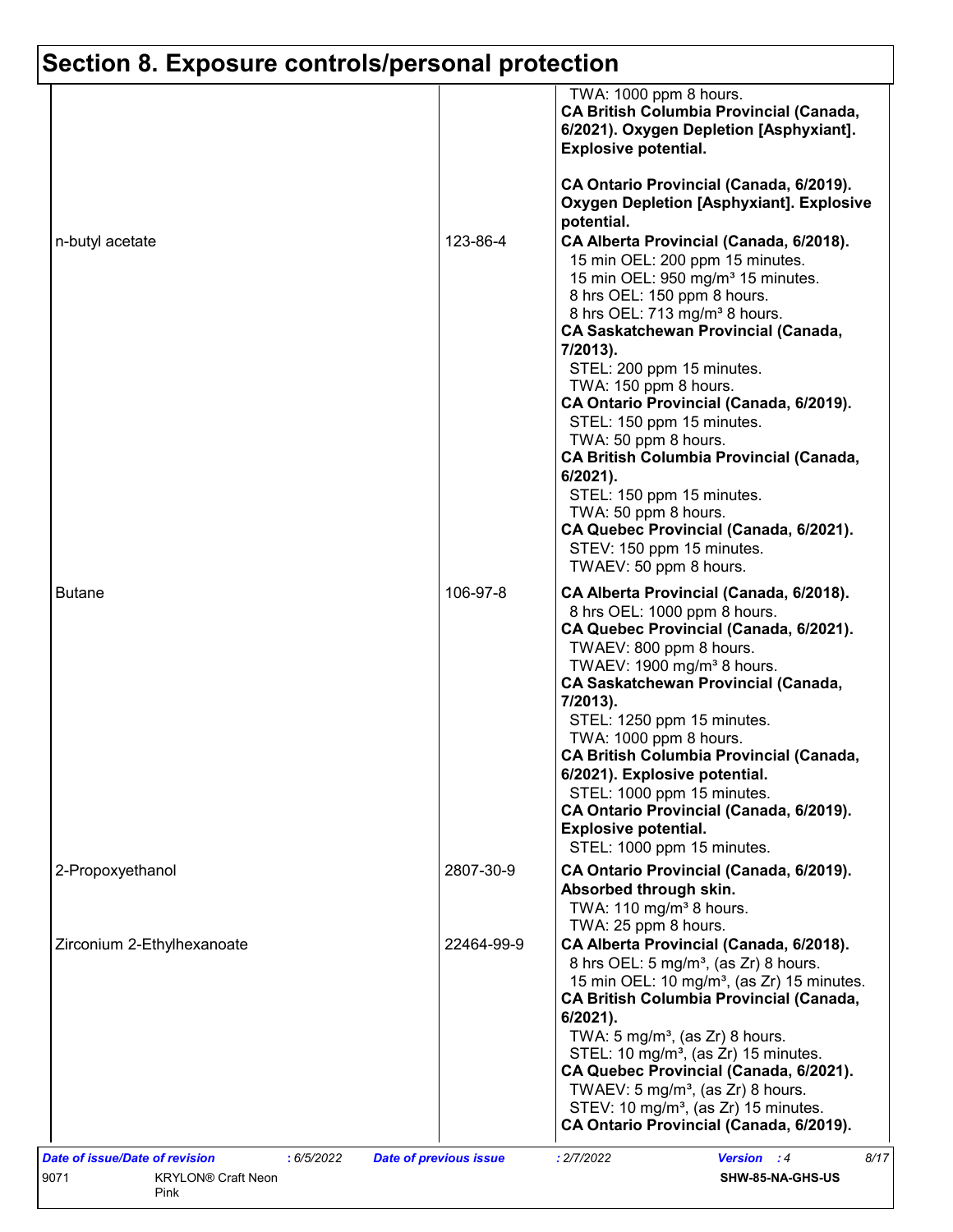| l Methvl Ethvl Ketoxime | 96-29-7 | STEL: 10 mg/m <sup>3</sup> , (as Zr) 15 minutes.<br>TWA: 5 mg/m <sup>3</sup> , (as Zr) 8 hours.<br>OARS WEEL (United States, 1/2021). Skin<br>sensitizer.<br>TWA: 10 ppm 8 hours. |
|-------------------------|---------|-----------------------------------------------------------------------------------------------------------------------------------------------------------------------------------|
|-------------------------|---------|-----------------------------------------------------------------------------------------------------------------------------------------------------------------------------------|

#### **Occupational exposure limits (Mexico)**

|                            | CAS#       | <b>Exposure limits</b>                                                                                                                |
|----------------------------|------------|---------------------------------------------------------------------------------------------------------------------------------------|
| Acetone                    | 67-64-1    | NOM-010-STPS-2014 (Mexico, 4/2016).<br>TWA: 500 ppm 8 hours.<br>STEL: 750 ppm 15 minutes.                                             |
| Propane                    | 74-98-6    | NOM-010-STPS-2014 (Mexico, 4/2016).<br>TWA: 1000 ppm 8 hours.                                                                         |
| n-Butyl Acetate            | 123-86-4   | NOM-010-STPS-2014 (Mexico, 4/2016).<br>TWA: 150 ppm 8 hours.<br>STEL: 200 ppm 15 minutes.                                             |
| <b>Butane</b>              | 106-97-8   | NOM-010-STPS-2014 (Mexico, 4/2016).<br>TWA: 1000 ppm 8 hours.                                                                         |
| Zirconium 2-Ethylhexanoate | 22464-99-9 | NOM-010-STPS-2014 (Mexico, 4/2016).<br>TWA: $5 \text{ mg/m}^3$ , (as Zr) 8 hours.<br>STEL: 10 mg/m <sup>3</sup> , (as Zr) 15 minutes. |

| <b>Appropriate engineering</b><br>controls | : Use only with adequate ventilation. Use process enclosures, local exhaust ventilation or<br>other engineering controls to keep worker exposure to airborne contaminants below any<br>recommended or statutory limits. The engineering controls also need to keep gas,<br>vapor or dust concentrations below any lower explosive limits. Use explosion-proof<br>ventilation equipment.                                                                                                                                                                                                                                |
|--------------------------------------------|------------------------------------------------------------------------------------------------------------------------------------------------------------------------------------------------------------------------------------------------------------------------------------------------------------------------------------------------------------------------------------------------------------------------------------------------------------------------------------------------------------------------------------------------------------------------------------------------------------------------|
| <b>Environmental exposure</b><br>controls  | : Emissions from ventilation or work process equipment should be checked to ensure<br>they comply with the requirements of environmental protection legislation. In some<br>cases, fume scrubbers, filters or engineering modifications to the process equipment<br>will be necessary to reduce emissions to acceptable levels.                                                                                                                                                                                                                                                                                        |
| <b>Individual protection measures</b>      |                                                                                                                                                                                                                                                                                                                                                                                                                                                                                                                                                                                                                        |
| <b>Hygiene measures</b>                    | : Wash hands, forearms and face thoroughly after handling chemical products, before<br>eating, smoking and using the lavatory and at the end of the working period.<br>Appropriate techniques should be used to remove potentially contaminated clothing.<br>Contaminated work clothing should not be allowed out of the workplace. Wash<br>contaminated clothing before reusing. Ensure that eyewash stations and safety<br>showers are close to the workstation location.                                                                                                                                            |
| <b>Eye/face protection</b>                 | : Safety eyewear complying with an approved standard should be used when a risk<br>assessment indicates this is necessary to avoid exposure to liquid splashes, mists,<br>gases or dusts. If contact is possible, the following protection should be worn, unless<br>the assessment indicates a higher degree of protection: chemical splash goggles.                                                                                                                                                                                                                                                                  |
| <b>Skin protection</b>                     |                                                                                                                                                                                                                                                                                                                                                                                                                                                                                                                                                                                                                        |
| <b>Hand protection</b>                     | : Chemical-resistant, impervious gloves complying with an approved standard should be<br>worn at all times when handling chemical products if a risk assessment indicates this is<br>necessary. Considering the parameters specified by the glove manufacturer, check<br>during use that the gloves are still retaining their protective properties. It should be<br>noted that the time to breakthrough for any glove material may be different for different<br>glove manufacturers. In the case of mixtures, consisting of several substances, the<br>protection time of the gloves cannot be accurately estimated. |
| <b>Body protection</b>                     | : Personal protective equipment for the body should be selected based on the task being<br>performed and the risks involved and should be approved by a specialist before<br>handling this product. When there is a risk of ignition from static electricity, wear anti-<br>static protective clothing. For the greatest protection from static discharges, clothing<br>should include anti-static overalls, boots and gloves.                                                                                                                                                                                         |
| <b>Date of issue/Date of revision</b>      | : 6/5/2022<br>: 2/7/2022<br><b>Version</b> : 4<br>9/17<br><b>Date of previous issue</b>                                                                                                                                                                                                                                                                                                                                                                                                                                                                                                                                |

|      |                           | . | $\frac{1}{2}$ and $\frac{1}{2}$ , $\frac{1}{2}$ , $\frac{1}{2}$ , $\frac{1}{2}$ , $\frac{1}{2}$ , $\frac{1}{2}$ , $\frac{1}{2}$ , $\frac{1}{2}$ | . |                  |
|------|---------------------------|---|-------------------------------------------------------------------------------------------------------------------------------------------------|---|------------------|
| 907' | <b>KRYLON® Craft Neon</b> |   |                                                                                                                                                 |   | SHW-85-NA-GHS-US |
|      | Pink                      |   |                                                                                                                                                 |   |                  |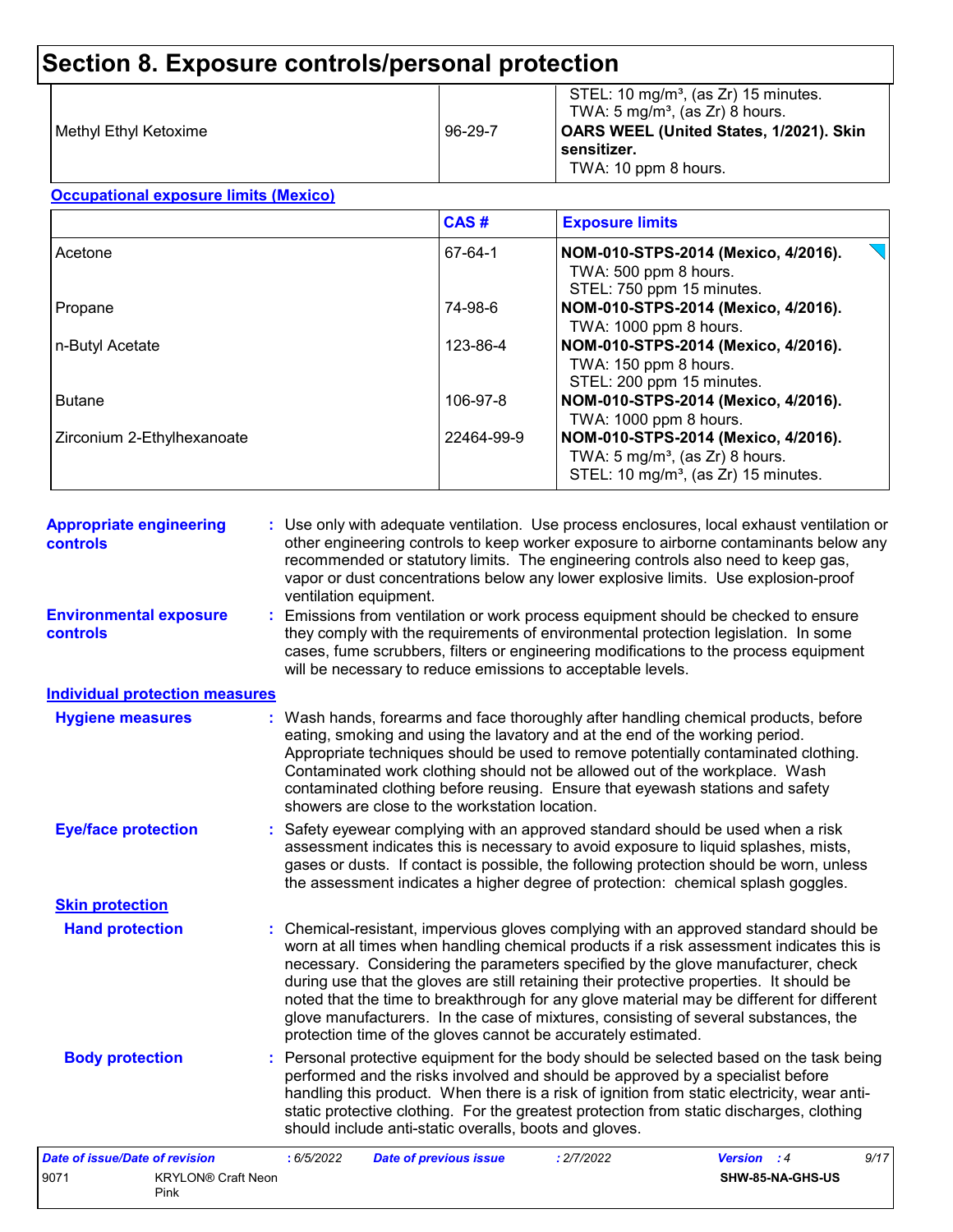| <b>Other skin protection</b>  | : Appropriate footwear and any additional skin protection measures should be selected<br>based on the task being performed and the risks involved and should be approved by a<br>specialist before handling this product.                                                           |
|-------------------------------|-------------------------------------------------------------------------------------------------------------------------------------------------------------------------------------------------------------------------------------------------------------------------------------|
| <b>Respiratory protection</b> | : Based on the hazard and potential for exposure, select a respirator that meets the<br>appropriate standard or certification. Respirators must be used according to a<br>respiratory protection program to ensure proper fitting, training, and other important<br>aspects of use. |

# **Section 9. Physical and chemical properties**

The conditions of measurement of all properties are at standard temperature and pressure unless otherwise indicated.

| <b>Appearance</b>                                                 |    |                                                                |
|-------------------------------------------------------------------|----|----------------------------------------------------------------|
| <b>Physical state</b>                                             |    | $:$ Liquid.                                                    |
| <b>Color</b>                                                      |    | $:$ Pink                                                       |
| <b>Odor</b>                                                       |    | Not available.                                                 |
| <b>Odor threshold</b>                                             |    | Not available.                                                 |
| pH                                                                |    | Not applicable.                                                |
| <b>Melting point/freezing point</b>                               |    | : Not available.                                               |
| <b>Boiling point, initial boiling</b><br>point, and boiling range |    | : Not available.                                               |
| <b>Flash point</b>                                                |    | : Closed cup: -29°C (-20.2°F) [Pensky-Martens Closed Cup]      |
| <b>Evaporation rate</b>                                           |    | 5.6 (butyl acetate = $1$ )                                     |
| <b>Flammability</b>                                               |    | Not available.                                                 |
| Lower and upper explosion<br>limit/flammability limit             |    | : Lower: 1.26%<br>Upper: 15.8%                                 |
| <b>Vapor pressure</b>                                             |    | : $101.3$ kPa (760 mm Hg)                                      |
| <b>Relative vapor density</b>                                     |    | : $1.55$ [Air = 1]                                             |
| <b>Relative density</b>                                           |    | : 0.75                                                         |
| <b>Solubility</b>                                                 |    | : Not available.                                               |
| <b>Partition coefficient: n-</b><br>octanol/water                 |    | Not applicable.                                                |
| <b>Auto-ignition temperature</b>                                  |    | : Not available.                                               |
| <b>Decomposition temperature</b>                                  | ÷. | Not available.                                                 |
| <b>Viscosity</b>                                                  |    | Kinematic (40°C (104°F)): <20.5 mm <sup>2</sup> /s (<20.5 cSt) |
| <b>Molecular weight</b>                                           |    | Not applicable.                                                |
| <b>Aerosol product</b>                                            |    |                                                                |
| <b>Type of aerosol</b>                                            |    | : Spray                                                        |
| <b>Heat of combustion</b>                                         |    | $: 27.592$ kJ/g                                                |

# **Section 10. Stability and reactivity**

| <b>Reactivity</b>                            | : No specific test data related to reactivity available for this product or its ingredients. |
|----------------------------------------------|----------------------------------------------------------------------------------------------|
| <b>Chemical stability</b>                    | : The product is stable.                                                                     |
| <b>Possibility of hazardous</b><br>reactions | : Under normal conditions of storage and use, hazardous reactions will not occur.            |
| <b>Conditions to avoid</b>                   | : Avoid all possible sources of ignition (spark or flame).                                   |

| Date of issue/Date of revision |                                   | 6/5/2022 | <b>Date of previous issue</b> | : 2/7/2022 | <b>Version</b> : 4 |                  | 10/17 |
|--------------------------------|-----------------------------------|----------|-------------------------------|------------|--------------------|------------------|-------|
| 9071                           | <b>KRYLON® Craft Neon</b><br>Pink |          |                               |            |                    | SHW-85-NA-GHS-US |       |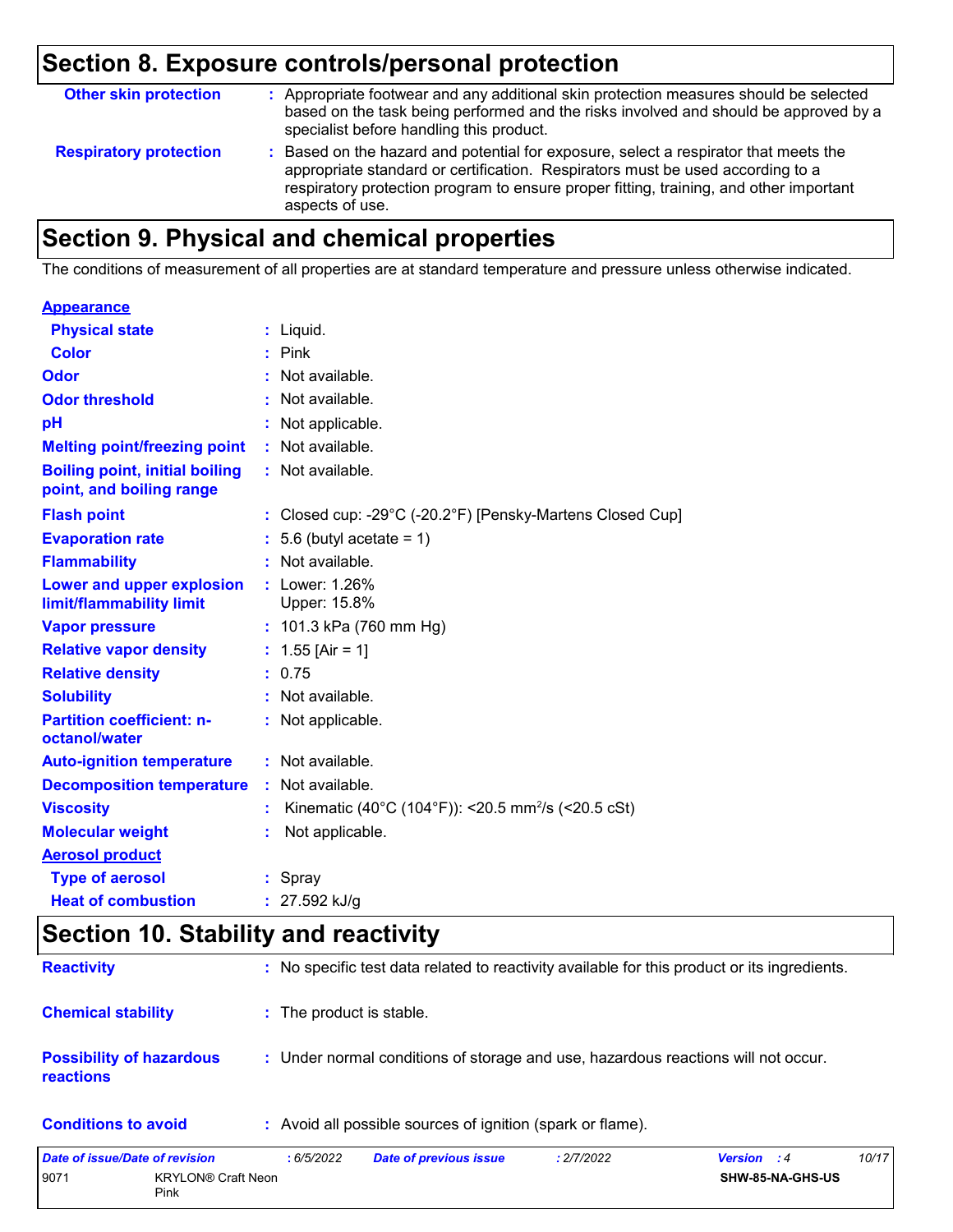## **Section 10. Stability and reactivity**

**Incompatible materials :**

: No specific data.

**Hazardous decomposition products**

Under normal conditions of storage and use, hazardous decomposition products should **:** not be produced.

## **Section 11. Toxicological information**

## **Information on toxicological effects**

### **Acute toxicity**

| <b>Product/ingredient name</b> | <b>Result</b>                | <b>Species</b> | <b>Dose</b>              | <b>Exposure</b> |
|--------------------------------|------------------------------|----------------|--------------------------|-----------------|
| Acetone                        | LD50 Oral                    | Rat            | 5800 mg/kg               |                 |
| n-Butyl Acetate                | LD50 Dermal                  | Rabbit         | >17600 mg/kg             |                 |
|                                | LD50 Oral                    | Rat            | 10768 mg/kg              |                 |
| <b>Butane</b>                  | <b>LC50 Inhalation Vapor</b> | Rat            | 658000 mg/m <sup>3</sup> | 4 hours         |
| 2-Propoxyethanol               | LD50 Oral                    | Rat            | 3089 mg/kg               |                 |
| Zirconium 2-Ethylhexanoate     | ILD50 Dermal                 | Rabbit         | $>5$ g/kg                |                 |
|                                | LD50 Oral                    | Rat            | $>5$ g/kg                |                 |
| Methyl Ethyl Ketoxime          | LD50 Oral                    | Rat            | 930 mg/kg                |                 |
| Light Aromatic Hydrocarbons    | ILD50 Oral                   | Rat            | 8400 mg/kg               |                 |

#### **Irritation/Corrosion**

| <b>Product/ingredient name</b> | <b>Result</b>            | <b>Species</b> | <b>Score</b> | <b>Exposure</b>    | <b>Observation</b>       |
|--------------------------------|--------------------------|----------------|--------------|--------------------|--------------------------|
| Acetone                        | Eyes - Mild irritant     | Human          |              | 186300 ppm         | $\overline{\phantom{a}}$ |
|                                | Eyes - Mild irritant     | Rabbit         |              | $10$ uL            |                          |
|                                | Eyes - Moderate irritant | Rabbit         |              | 24 hours 20        |                          |
|                                | Eyes - Severe irritant   | Rabbit         |              | mg<br>$20 \, mg$   |                          |
|                                | Skin - Mild irritant     | Rabbit         |              | 24 hours 500       |                          |
|                                |                          |                |              | mg                 |                          |
|                                | Skin - Mild irritant     | Rabbit         |              | 395 mg             |                          |
| n-Butyl Acetate                | Eyes - Moderate irritant | Rabbit         |              | $100$ mg           |                          |
|                                | Skin - Moderate irritant | Rabbit         |              | 24 hours 500       |                          |
|                                |                          |                |              | mg                 |                          |
| 2-Propoxyethanol               | Eyes - Severe irritant   | Rabbit         |              | 24 hours 750       |                          |
|                                |                          |                |              | ug                 |                          |
|                                | Eyes - Severe irritant   | Rabbit         |              | $100 \text{ mg}$   |                          |
|                                | Skin - Mild irritant     | Guinea pig     |              | 500 mg             |                          |
|                                | Skin - Mild irritant     | Rabbit         |              | 24 hours 500       |                          |
|                                |                          |                |              | mg                 |                          |
| Methyl Ethyl Ketoxime          | Eyes - Severe irritant   | Rabbit         |              | 100 uL             |                          |
| Light Aromatic Hydrocarbons    | Eyes - Mild irritant     | Rabbit         |              | 24 hours 100<br>uL | ۰                        |

#### **Sensitization**

Not available.

#### **Mutagenicity**

Not available.

#### **Carcinogenicity**

Not available.

#### **Classification**

| Date of issue/Date of revision |                                   | : 6/5/20 |
|--------------------------------|-----------------------------------|----------|
| 9071                           | <b>KRYLON® Craft Neon</b><br>Pink |          |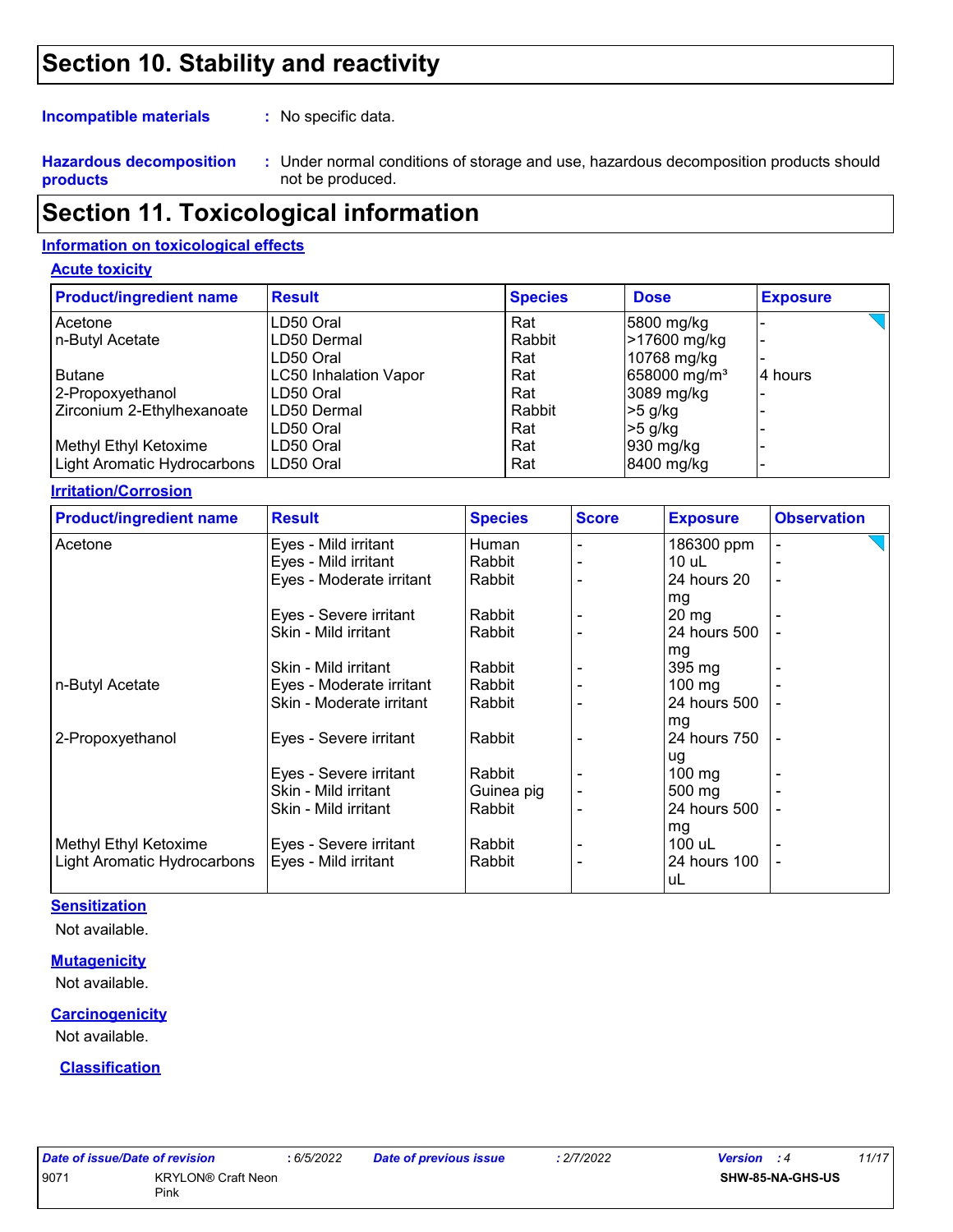## **Section 11. Toxicological information**

| <b>Product/ingredient name</b>   | <b>OSHA</b> | <b>IARC</b> | <b>NTP</b> |
|----------------------------------|-------------|-------------|------------|
| Amorphous Precipitated<br>Silica |             |             |            |

#### **Reproductive toxicity**

Not available.

### **Teratogenicity**

Not available.

### **Specific target organ toxicity (single exposure)**

| <b>Name</b>                 | <b>Category</b> | <b>Route of</b><br>exposure | <b>Target organs</b>            |
|-----------------------------|-----------------|-----------------------------|---------------------------------|
| Acetone                     | Category 3      |                             | Respiratory tract<br>irritation |
|                             | Category 3      |                             | Narcotic effects                |
| Propane                     | Category 3      |                             | Respiratory tract<br>irritation |
|                             | Category 3      |                             | Narcotic effects                |
| n-Butyl Acetate             | Category 3      |                             | Narcotic effects                |
| <b>Butane</b>               | Category 3      |                             | Respiratory tract<br>irritation |
|                             | Category 3      |                             | Narcotic effects                |
| 2-Propoxyethanol            | Category 3      |                             | Respiratory tract<br>irritation |
|                             | Category 3      |                             | Narcotic effects                |
| Methyl Ethyl Ketoxime       | Category 1      |                             | upper respiratory<br>tract      |
|                             | Category 3      |                             | Narcotic effects                |
| Light Aromatic Hydrocarbons | Category 3      |                             | Respiratory tract<br>irritation |
|                             | Category 3      |                             | Narcotic effects                |

#### **Specific target organ toxicity (repeated exposure)**

| <b>Name</b>                 | <b>Category</b> | <b>Route of</b><br>exposure | <b>Target organs</b> |
|-----------------------------|-----------------|-----------------------------|----------------------|
| Acetone                     | Category 2      |                             |                      |
| Propane                     | Category 2      |                             |                      |
| <b>Butane</b>               | Category 2      |                             |                      |
| 2-Propoxyethanol            | Category 2      |                             |                      |
| Methyl Ethyl Ketoxime       | Category 2      |                             | blood system         |
| Light Aromatic Hydrocarbons | Category 2      |                             |                      |

#### **Aspiration hazard**

| <b>Name</b>                 | Result                                |
|-----------------------------|---------------------------------------|
| <b>Propane</b>              | <b>ASPIRATION HAZARD - Category 1</b> |
| Butane                      | <b>ASPIRATION HAZARD - Category 1</b> |
| Light Aromatic Hydrocarbons | ASPIRATION HAZARD - Category 1        |

#### **Information on the likely :** Not available.

## **routes of exposure**

## **Potential acute health effects**

**Eye contact :** Causes serious eye irritation.

**Inhalation :** Can cause central nervous system (CNS) depression. May cause drowsiness or dizziness. May cause respiratory irritation.

| Date of issue/Date of revision |                                   | : 6/5/2022 | <b>Date of previous issue</b> | : 2/7/2022 | <b>Version</b> : 4 |                         | 12/17 |
|--------------------------------|-----------------------------------|------------|-------------------------------|------------|--------------------|-------------------------|-------|
| 9071                           | <b>KRYLON® Craft Neon</b><br>Pink |            |                               |            |                    | <b>SHW-85-NA-GHS-US</b> |       |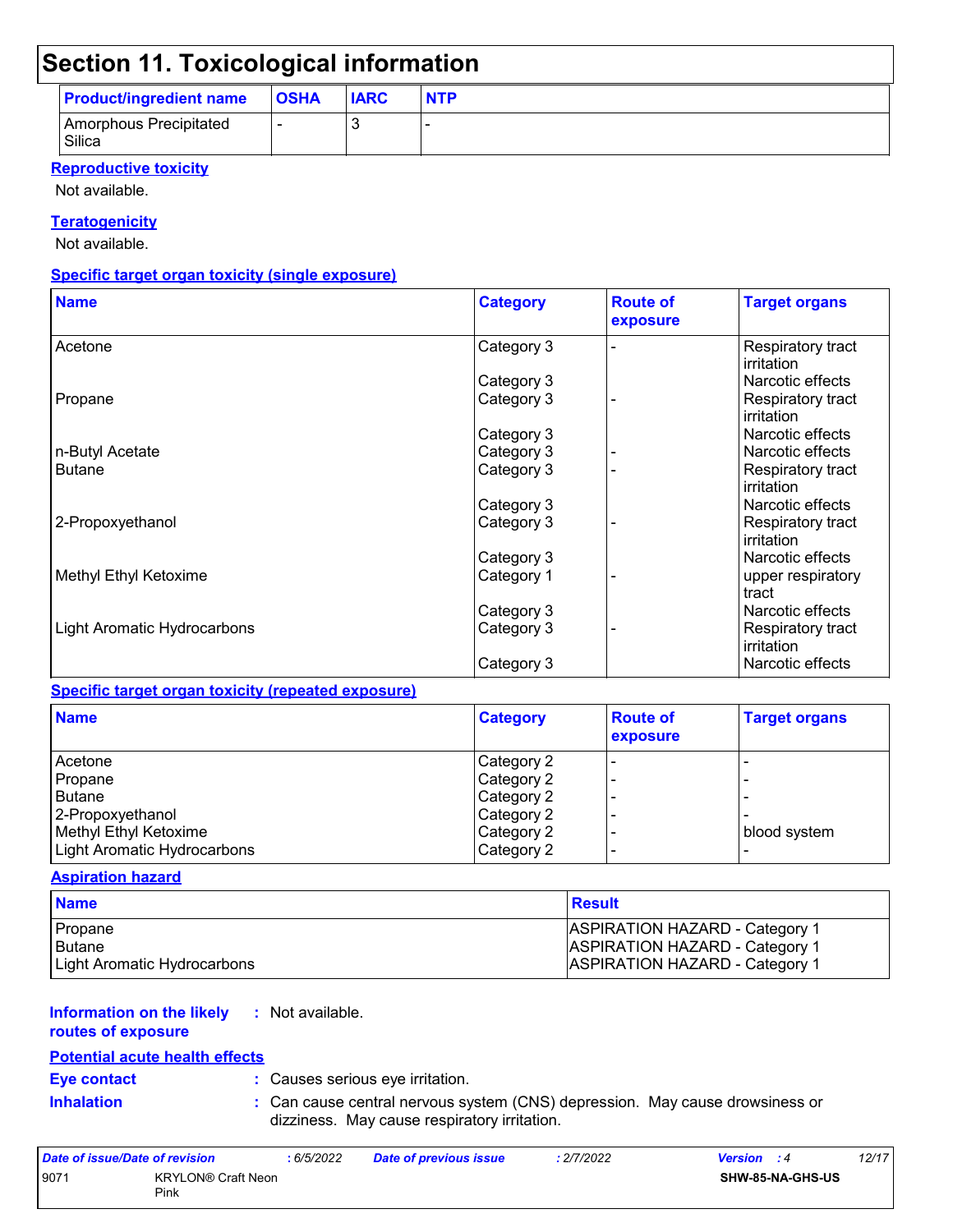#### **Section 11. Toxicological information** Not available. Can cause central nervous system (CNS) depression. May be fatal if swallowed and enters airways. **Ingestion : Skin contact :** Causes skin irritation. May cause an allergic skin reaction. May cause damage to organs through prolonged or repeated exposure. Once sensitized, a severe allergic reaction may occur when subsequently exposed to very low levels. **General : Carcinogenicity :** No known significant effects or critical hazards. **Mutagenicity :** No known significant effects or critical hazards. **Symptoms related to the physical, chemical and toxicological characteristics Skin contact Ingestion Inhalation Adverse symptoms may include the following:**  $\blacksquare$ respiratory tract irritation coughing nausea or vomiting headache drowsiness/fatigue dizziness/vertigo unconsciousness reduced fetal weight increase in fetal deaths skeletal malformations Adverse symptoms may include the following: **:** nausea or vomiting reduced fetal weight increase in fetal deaths skeletal malformations Adverse symptoms may include the following: **:** irritation redness reduced fetal weight increase in fetal deaths skeletal malformations **Eye contact :** Adverse symptoms may include the following: pain or irritation watering redness **Potential chronic health effects Delayed and immediate effects and also chronic effects from short and long term exposure Potential immediate effects :** Not available. **Short term exposure Potential delayed effects :** Not available. **Potential immediate effects :** Not available. **Long term exposure Potential delayed effects :** Not available.

- **Teratogenicity :** Suspected of damaging the unborn child.
- **Developmental effects :** No known significant effects or critical hazards.
- **Fertility effects :** No known significant effects or critical hazards.

| Date of issue/Date of revision |                                   | : 6/5/2022 | <b>Date of previous issue</b> | : 2/7/2022 | <b>Version</b> : 4      | 13/17 |
|--------------------------------|-----------------------------------|------------|-------------------------------|------------|-------------------------|-------|
| 9071                           | <b>KRYLON® Craft Neon</b><br>Pink |            |                               |            | <b>SHW-85-NA-GHS-US</b> |       |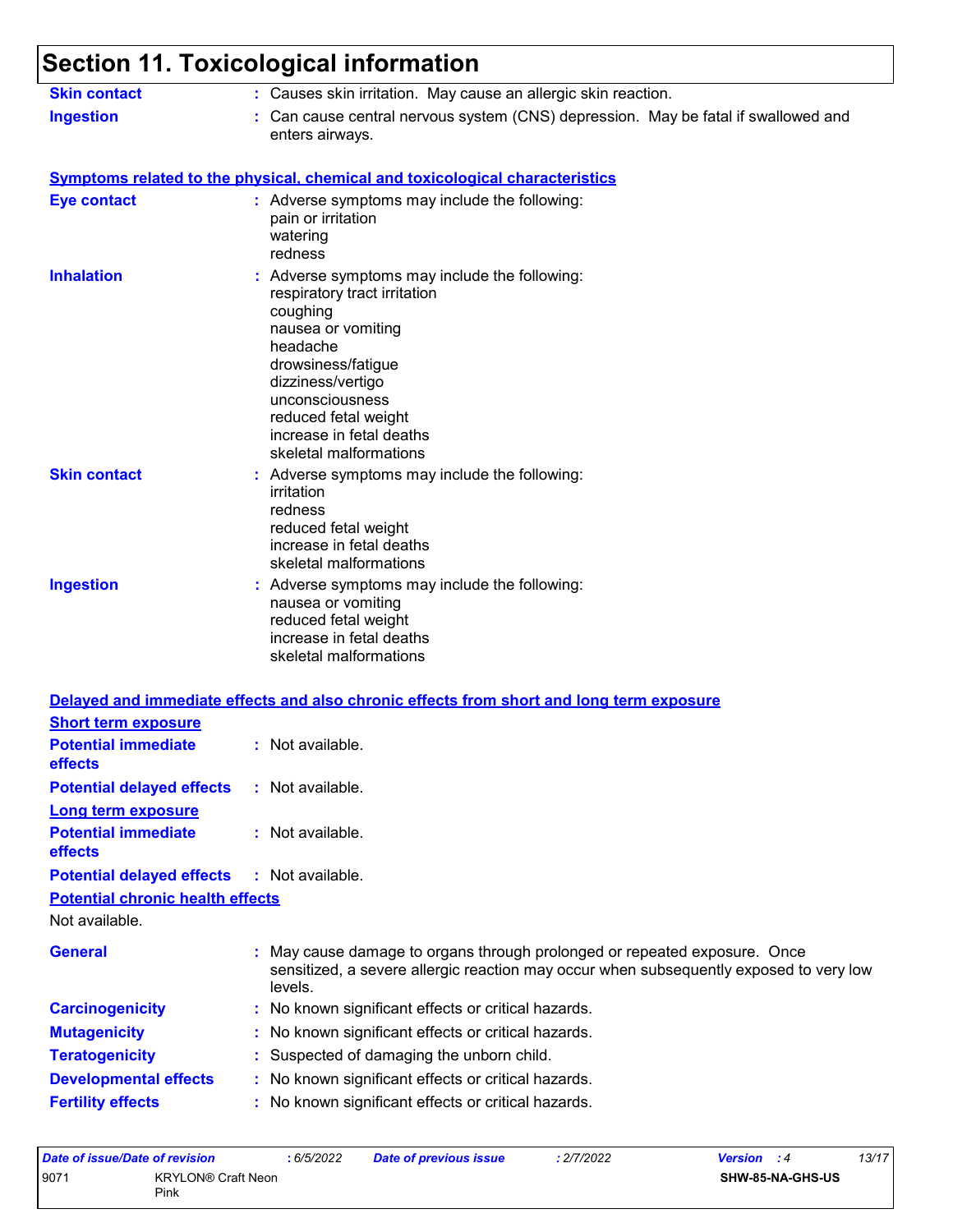# **Section 11. Toxicological information**

### **Numerical measures of toxicity**

| <b>Acute toxicity estimates</b> |                                   |  |
|---------------------------------|-----------------------------------|--|
| <b>Route</b>                    | <b>ATE value</b>                  |  |
| Oral<br>Dermal                  | 175909.47 mg/kg<br>62641.77 mg/kg |  |
|                                 |                                   |  |

## **Section 12. Ecological information**

## **Toxicity**

| <b>Product/ingredient name</b> | <b>Result</b>                                                        | <b>Species</b>                                             | <b>Exposure</b>      |  |
|--------------------------------|----------------------------------------------------------------------|------------------------------------------------------------|----------------------|--|
| Acetone                        | Acute EC50 7200000 µg/l Fresh water                                  | Algae - Selenastrum sp.                                    | 96 hours             |  |
|                                | Acute LC50 4.42589 ml/L Marine water                                 | Crustaceans - Acartia tonsa -<br>Copepodid                 | 48 hours             |  |
|                                | Acute LC50 7460000 µg/l Fresh water                                  | Daphnia - Daphnia cucullata                                | 48 hours             |  |
|                                | Acute LC50 5600 ppm Fresh water                                      | Fish - Poecilia reticulata                                 | 96 hours             |  |
|                                | Chronic NOEC 4.95 mg/l Marine water                                  | Algae - Ulva pertusa                                       | 96 hours             |  |
|                                | Chronic NOEC 0.016 ml/L Fresh water                                  | Crustaceans - Daphniidae                                   | 21 days              |  |
|                                | lChronic NOEC 0.1 ml/L Fresh water                                   | Daphnia - Daphnia magna -<br>Neonate                       | 21 days              |  |
|                                | Chronic NOEC 5 µg/l Marine water                                     | Fish - Gasterosteus aculeatus -<br>Larvae                  | 42 days              |  |
| n-Butyl Acetate                | Acute LC50 32 mg/l Marine water<br>Acute LC50 18000 µg/l Fresh water | Crustaceans - Artemia salina<br>Fish - Pimephales promelas | 48 hours<br>96 hours |  |
| Methyl Ethyl Ketoxime          | Acute LC50 843000 µg/l Fresh water                                   | Fish - Pimephales promelas                                 | 96 hours             |  |

### **Persistence and degradability**

| <b>Product/ingredient name</b> | <b>Aquatic half-life</b> | <b>Photolysis</b> | Biodegradability |
|--------------------------------|--------------------------|-------------------|------------------|
| Acetone                        |                          |                   | Readily          |
| In-Butyl Acetate               |                          |                   | Readily          |
| Light Aromatic Hydrocarbons    |                          |                   | Readily          |

### **Bioaccumulative potential**

| <b>Product/ingredient name</b> | $LoaPow$ | <b>BCF</b> | <b>Potential</b> |
|--------------------------------|----------|------------|------------------|
| Zirconium 2-Ethylhexanoate     |          | 2.96       | low              |
| l Methvl Ethvl Ketoxime        |          | 2.5 to 5.8 | low              |
| Light Aromatic Hydrocarbons    |          | 10 to 2500 | high             |

#### **Mobility in soil**

**Soil/water partition coefficient (KOC)**

**:** Not available.

**Other adverse effects** : No known significant effects or critical hazards.

| Date of issue/Date of revision | :6/5/20                   |  |
|--------------------------------|---------------------------|--|
| 9071                           | <b>KRYLON® Craft Neon</b> |  |
|                                | Pink                      |  |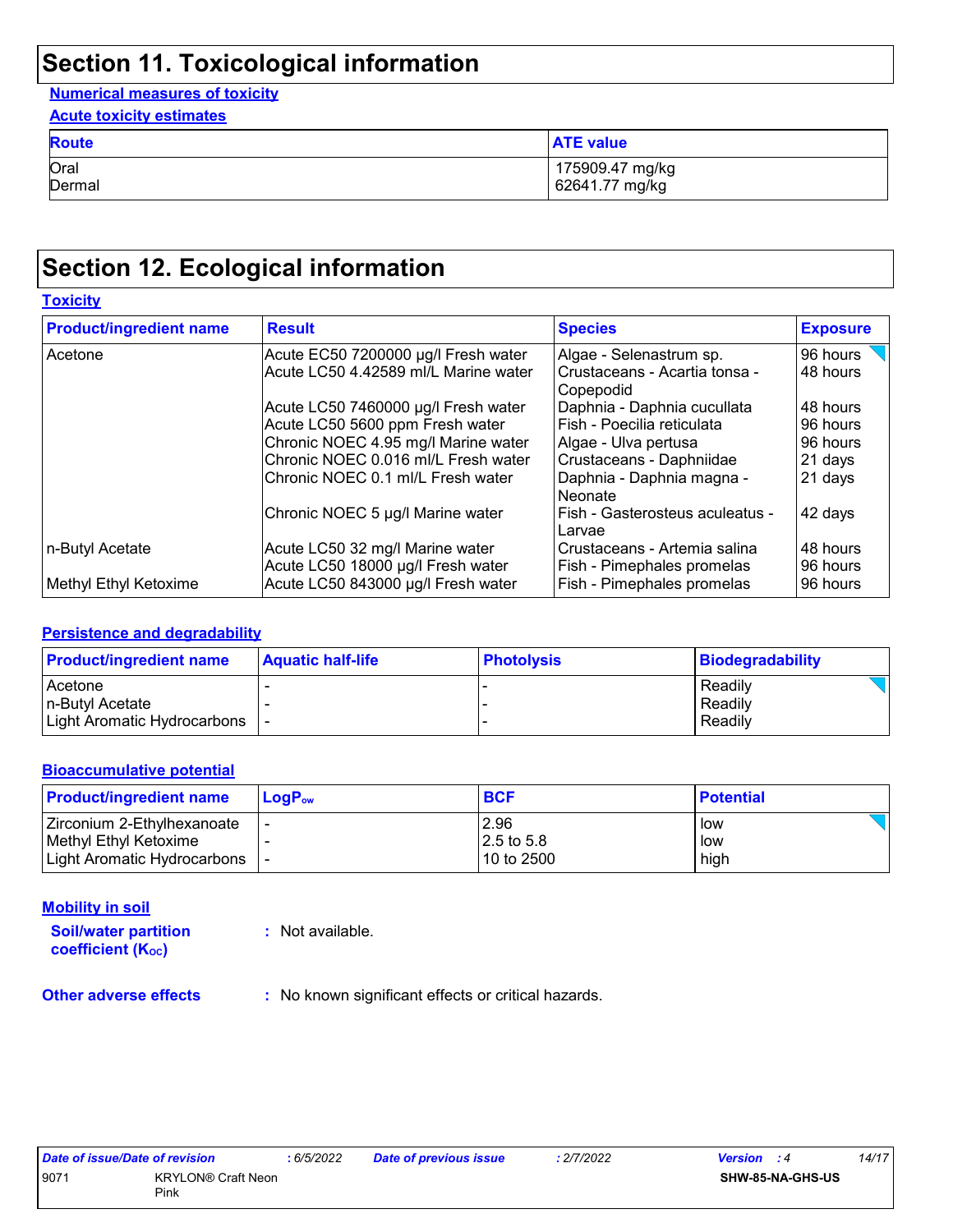## **Section 13. Disposal considerations**

#### **Disposal methods :**

The generation of waste should be avoided or minimized wherever possible. Disposal of this product, solutions and any by-products should at all times comply with the requirements of environmental protection and waste disposal legislation and any regional local authority requirements. Dispose of surplus and non-recyclable products via a licensed waste disposal contractor. Waste should not be disposed of untreated to the sewer unless fully compliant with the requirements of all authorities with jurisdiction. Waste packaging should be recycled. Incineration or landfill should only be considered when recycling is not feasible. This material and its container must be disposed of in a safe way. Empty containers or liners may retain some product residues. Do not puncture or incinerate container.

# **Section 14. Transport information**

9071 KRYLON® Craft Neon Pink

|                                                                             | <b>DOT</b><br><b>Classification</b>                                                                             | <b>TDG</b><br><b>Classification</b>                                                                                                                                                                                                                                                                                                                                                                                                                                                                                                                                                                                                                                                 | <b>Mexico</b><br><b>Classification</b>                                                                          | <b>IATA</b>                                                                                                     | <b>IMDG</b>                                                                                                     |
|-----------------------------------------------------------------------------|-----------------------------------------------------------------------------------------------------------------|-------------------------------------------------------------------------------------------------------------------------------------------------------------------------------------------------------------------------------------------------------------------------------------------------------------------------------------------------------------------------------------------------------------------------------------------------------------------------------------------------------------------------------------------------------------------------------------------------------------------------------------------------------------------------------------|-----------------------------------------------------------------------------------------------------------------|-----------------------------------------------------------------------------------------------------------------|-----------------------------------------------------------------------------------------------------------------|
| <b>UN number</b>                                                            | <b>UN1950</b>                                                                                                   | <b>UN1950</b>                                                                                                                                                                                                                                                                                                                                                                                                                                                                                                                                                                                                                                                                       | <b>UN1950</b>                                                                                                   | <b>UN1950</b>                                                                                                   | <b>UN1950</b>                                                                                                   |
| <b>UN proper</b><br>shipping name                                           | <b>AEROSOLS</b>                                                                                                 | <b>AEROSOLS</b>                                                                                                                                                                                                                                                                                                                                                                                                                                                                                                                                                                                                                                                                     | <b>AEROSOLS</b>                                                                                                 | AEROSOLS,<br>flammable                                                                                          | <b>AEROSOLS</b>                                                                                                 |
| <b>Transport</b><br>hazard class(es)                                        | 2.1                                                                                                             | 2.1                                                                                                                                                                                                                                                                                                                                                                                                                                                                                                                                                                                                                                                                                 | 2.1                                                                                                             | 2.1                                                                                                             | 2.1                                                                                                             |
| <b>Packing group</b>                                                        |                                                                                                                 |                                                                                                                                                                                                                                                                                                                                                                                                                                                                                                                                                                                                                                                                                     |                                                                                                                 |                                                                                                                 |                                                                                                                 |
| <b>Environmental</b><br>hazards                                             | No.                                                                                                             | No.                                                                                                                                                                                                                                                                                                                                                                                                                                                                                                                                                                                                                                                                                 | No.                                                                                                             | No.                                                                                                             | No.                                                                                                             |
| <b>Additional</b><br>information                                            | Dependent upon<br>container size, this<br>product may ship under<br>the Limited Quantity<br>shipping exception. | <b>Product classified</b><br>as per the<br>following sections<br>of the<br>Transportation of<br>Dangerous Goods<br>Regulations:<br>2.13-2.17 (Class<br>2).<br>Dependent upon<br>container size, this<br>product may ship under<br>the Limited Quantity<br>shipping exception.                                                                                                                                                                                                                                                                                                                                                                                                       | Dependent upon<br>container size, this<br>product may ship under<br>the Limited Quantity<br>shipping exception. | Dependent upon<br>container size, this<br>product may ship under<br>the Limited Quantity<br>shipping exception. | Dependent upon<br>container size, this<br>product may ship under<br>the Limited Quantity<br>shipping exception. |
| <b>Special precautions for user :</b><br><b>Transport in bulk according</b> | : Not available.                                                                                                | Multi-modal shipping descriptions are provided for informational purposes and do not<br>consider container sizes. The presence of a shipping description for a particular<br>mode of transport (sea, air, etc.), does not indicate that the product is packaged<br>suitably for that mode of transport. All packaging must be reviewed for suitability<br>prior to shipment, and compliance with the applicable regulations is the sole<br>responsibility of the person offering the product for transport. People loading and<br>unloading dangerous goods must be trained on all of the risks deriving from the<br>substances and on all actions in case of emergency situations. |                                                                                                                 |                                                                                                                 |                                                                                                                 |
| to IMO instruments                                                          |                                                                                                                 |                                                                                                                                                                                                                                                                                                                                                                                                                                                                                                                                                                                                                                                                                     |                                                                                                                 |                                                                                                                 |                                                                                                                 |
|                                                                             |                                                                                                                 | <b>Proper shipping name</b>                                                                                                                                                                                                                                                                                                                                                                                                                                                                                                                                                                                                                                                         | : Not available.                                                                                                |                                                                                                                 |                                                                                                                 |

**SHW-85-NA-GHS-US**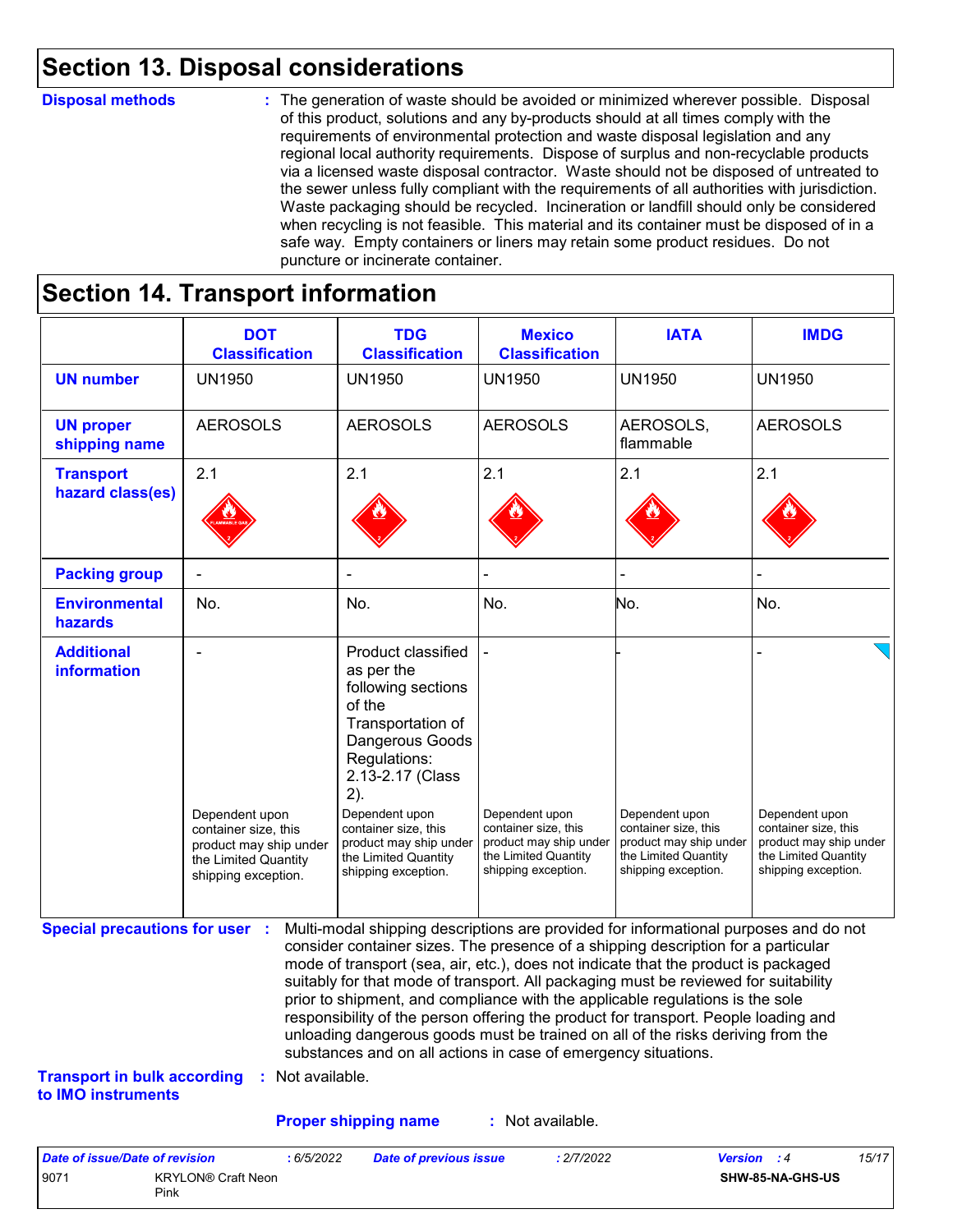## **Section 15. Regulatory information**

## **SARA 313**

SARA 313 (40 CFR 372.45) supplier notification can be found on the Environmental Data Sheet.

#### **California Prop. 65**

WARNING: This product contains chemicals known to the State of California to cause cancer and birth defects or other reproductive harm.

#### **International regulations**

| <b>International lists</b> | Australia inventory (AIIC): Not determined.                  |
|----------------------------|--------------------------------------------------------------|
|                            | China inventory (IECSC): Not determined.                     |
|                            | Japan inventory (CSCL): Not determined.                      |
|                            | Japan inventory (ISHL): Not determined.                      |
|                            | Korea inventory (KECI): Not determined.                      |
|                            | New Zealand Inventory of Chemicals (NZIoC): Not determined.  |
|                            | Philippines inventory (PICCS): Not determined.               |
|                            | Taiwan Chemical Substances Inventory (TCSI): Not determined. |
|                            | Thailand inventory: Not determined.                          |
|                            | Turkey inventory: Not determined.                            |
|                            | Vietnam inventory: Not determined.                           |
|                            |                                                              |

## **Section 16. Other information**

**Hazardous Material Information System (U.S.A.)**



**The customer is responsible for determining the PPE code for this material. For more information on HMIS® Personal Protective Equipment (PPE) codes, consult the HMIS® Implementation Manual.**

**Caution: HMIS® ratings are based on a 0-4 rating scale, with 0 representing minimal hazards or risks, and 4 representing significant hazards or risks. Although HMIS® ratings and the associated label are not required on SDSs or products leaving a facility under 29 CFR 1910.1200, the preparer may choose to provide them. HMIS® ratings are to be used with a fully implemented HMIS® program. HMIS® is a registered trademark and service mark of the American Coatings Association, Inc.**

**Procedure used to derive the classification**

| <b>Classification</b>                                                                           |            |                               | <b>Justification</b> |                       |       |
|-------------------------------------------------------------------------------------------------|------------|-------------------------------|----------------------|-----------------------|-------|
| FLAMMABLE AEROSOLS - Category 1                                                                 |            |                               |                      | On basis of test data |       |
| GASES UNDER PRESSURE - Compressed gas                                                           |            |                               |                      | Calculation method    |       |
| SKIN CORROSION/IRRITATION - Category 2                                                          |            |                               |                      | Calculation method    |       |
| SERIOUS EYE DAMAGE/ EYE IRRITATION - Category 2A                                                |            |                               |                      | Calculation method    |       |
| SKIN SENSITIZATION - Category 1                                                                 |            |                               |                      | Calculation method    |       |
| TOXIC TO REPRODUCTION - Category 2                                                              |            |                               |                      | Calculation method    |       |
| SPECIFIC TARGET ORGAN TOXICITY (SINGLE EXPOSURE) (Respiratory tract<br>irritation) - Category 3 |            |                               |                      | Calculation method    |       |
| SPECIFIC TARGET ORGAN TOXICITY (SINGLE EXPOSURE) (Narcotic effects) -<br>Category 3             |            |                               |                      | Calculation method    |       |
| SPECIFIC TARGET ORGAN TOXICITY (REPEATED EXPOSURE) - Category 2                                 |            |                               |                      | Calculation method    |       |
| <b>ASPIRATION HAZARD - Category 1</b>                                                           |            |                               |                      | Calculation method    |       |
| <b>History</b>                                                                                  |            |                               |                      |                       |       |
| Date of printing                                                                                | : 6/5/2022 |                               |                      |                       |       |
| Date of issue/Date of<br>revision                                                               | : 6/5/2022 |                               |                      |                       |       |
| Date of previous issue                                                                          | : 2/7/2022 |                               |                      |                       |       |
| Date of issue/Date of revision                                                                  | : 6/5/2022 | <b>Date of previous issue</b> | : 2/7/2022           | <b>Version</b> : 4    | 16/17 |